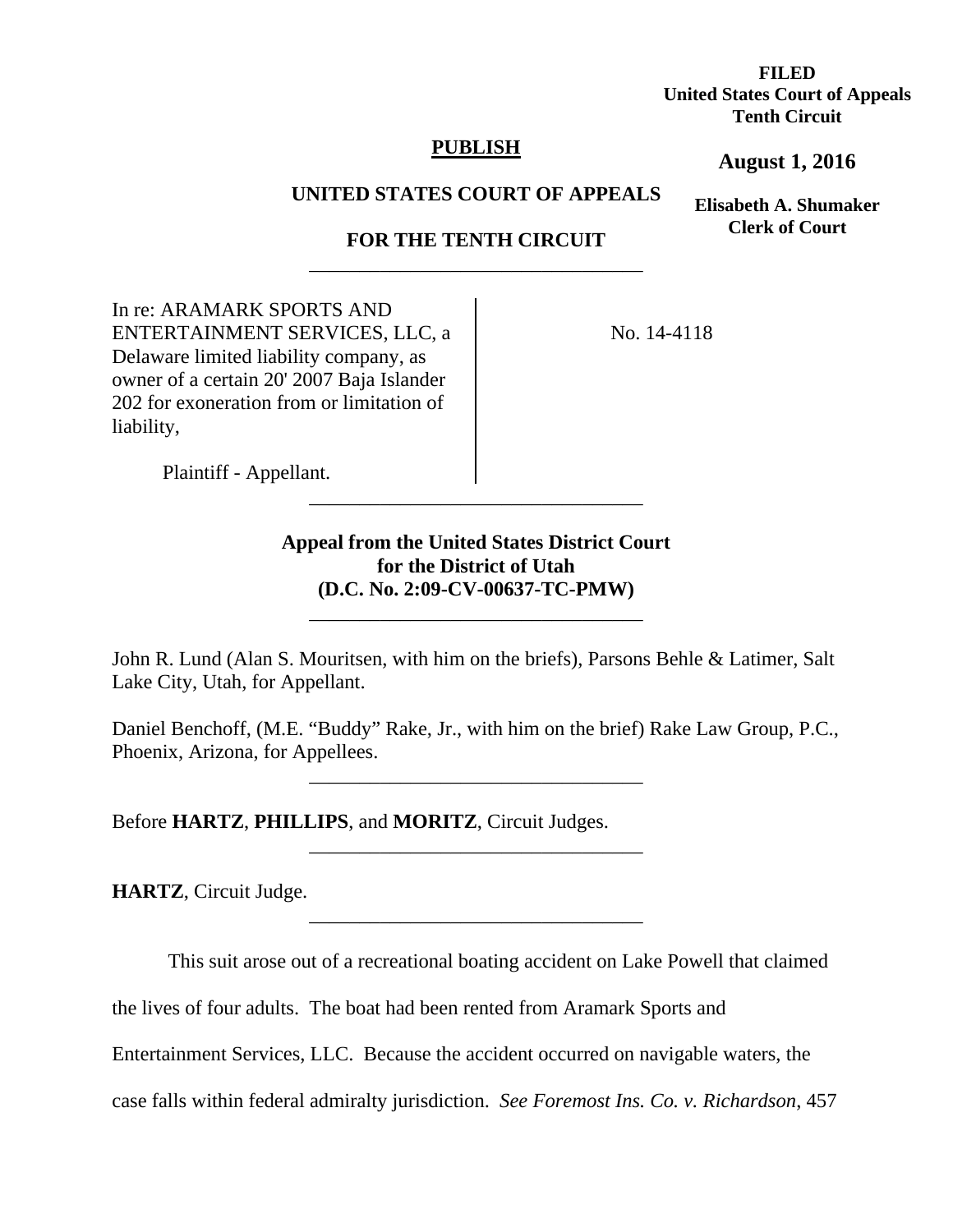U.S. 668 (1982). Anticipating that it would be sued for damages, Aramark filed in the United States District Court for the District of Utah a petition under the Limitation of Liability Act, 46 U.S.C. §§ 30501–12, which permits a boat owner to obtain a ruling exonerating it or limiting its liability based on the capacity or value of the boat and freight. The district court denied the petition, leaving for further proceedings the issues of gross negligence, comparative fault, and the amount of damages. Aramark appeals the denial. After determining that we have appellate jurisdiction, we hold that the district court erred in its application of admiralty principles of duty and remand for further proceedings.

## **I. BACKGROUND**

### **A. The Accident**

Aramark rents boats out of the Wahweap Marina on Lake Powell, near the Utah-Arizona border. In April 2009 three married couples—the Bradys, the Prescotts, and the Tarantos—went on vacation to Lake Powell. On Friday, April 24 the Bradys and Prescotts went to Aramark's boat rental office at Wahweap to procure a boat for the next day. Mr. Prescott signed a contract to rent a Baja 202 Islander, which is classified in the owner's manual as a Design Category C boat based on its limited "ability to withstand wind and sea or water conditions." Aplee. Supp. App., Vol. 4 at 417. For Category C boats the manual lists a "Maximum wind speed" of 27 knots (31 miles per hour). The manual further states:

The wind speed and wave height specified as the upper limit for your category of boat does not mean that you or your passengers can survive if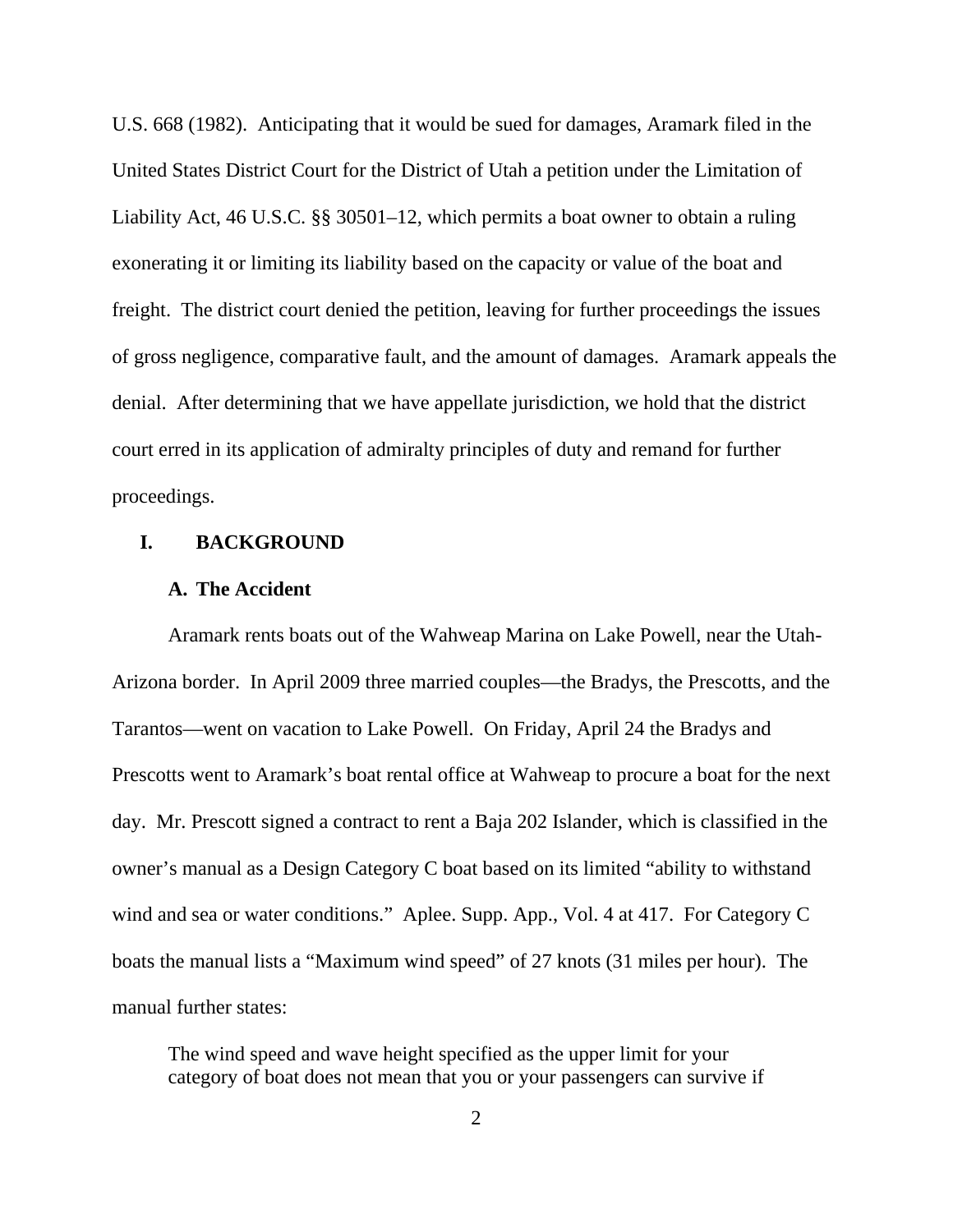your boat is exposed to these conditions. It is only the most experienced operators and crew that may be able to operate a boat safely under these conditions. You must always be aware of weather conditions and head for port or protected waters in sufficient time to avoid being caught in high winds and rough water. Do not take chances!

*Id.* The boaters were never informed of the Baja's Category-C classification.

When the contract was signed, the National Weather Service (NWS) forecast for the next day on Lake Powell called for breezes from 15–23 miles per hour and gusts up to 37 miles per hour. That forecast was based on data collected at 3:44 a.m. that morning. Before the boaters left, Aramark rental agent Phyllis Coon gave that forecast to Mr. Prescott and told him that he would be given an updated forecast the next morning when they picked up the boat.

Early Saturday morning the NWS updated its Lake Powell forecast for noon to 6 p.m. on Saturday to call for sustained winds of 25 to 35 miles per hour and gusts as high as 55 miles per hour. When the three couples arrived on Saturday morning to begin their trip, Aramark's boat-rental instructor, who told the boaters about the weather channel on the boat's radio, did not inform them of the updated forecast, nor did they request it. He asked Mr. Brady if he knew how to use the radio and Mr. Brady said he did.

The group left Wahweap at about 8 a.m. and safely arrived at their planned destination, Rainbow Bridge. On their return trip to Wahweap, they stopped to refuel at Dangling Rope Marina, also operated by Aramark. Aramark employee Scott Bergantz spoke with some of them during the stop. He testified by deposition that because the water was rough he invited the couples to stay at Dangling Rope if they were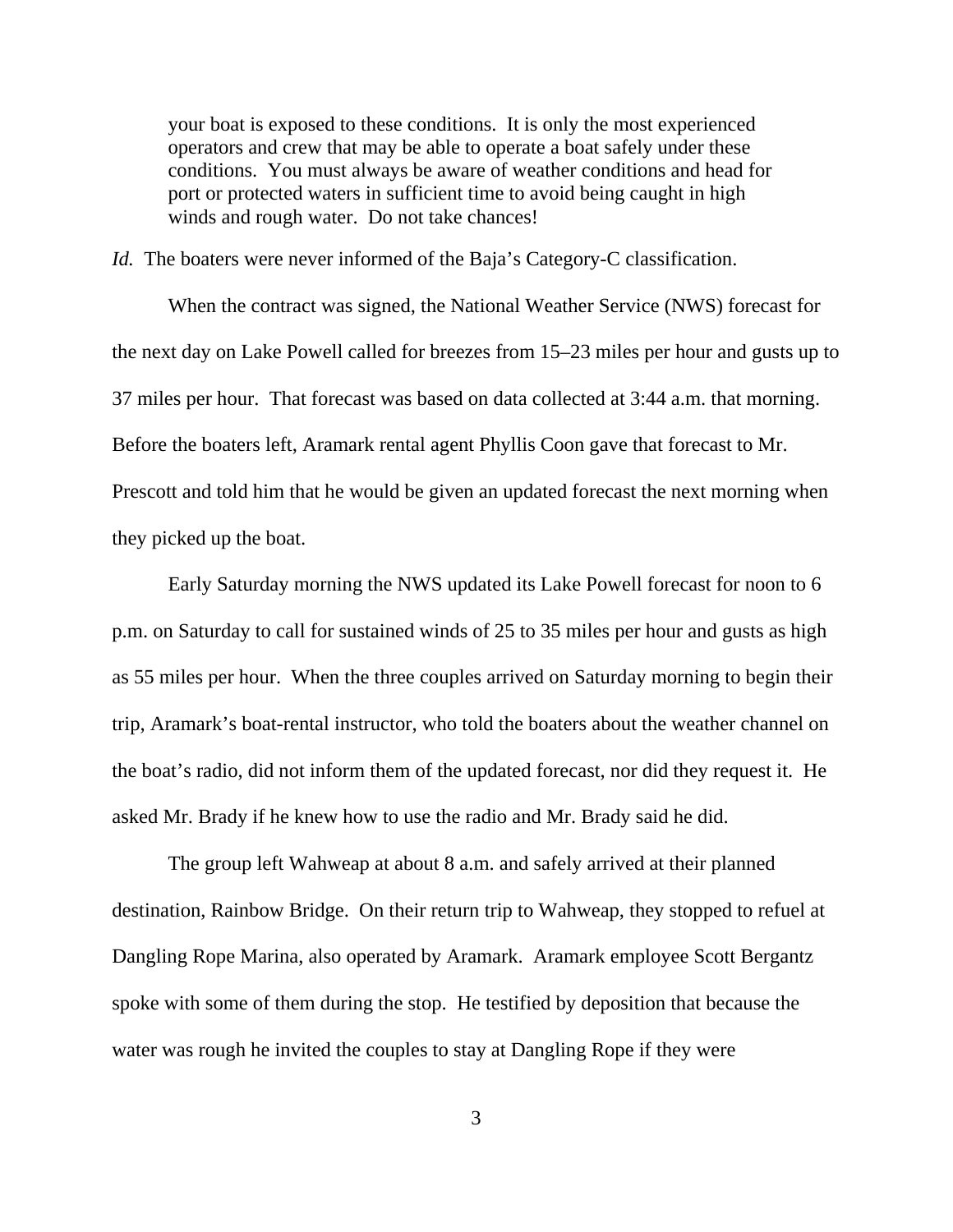uncomfortable. This testimony is disputed, and the district court made no findings concerning any offer of hospitality.

Mr. Brady testified that after his group left Dangling Rope the water was "bumpy" and then "got rough" as they entered a small bay. Aplt. App. at 103. The boat proceeded through a "small opening" and then into "a larger bay, which turned out to be Padre Bay," at which point "the wind came up like unbelievable. It was ruthless." *Id.* at 104. At one point Mrs. Brady noticed water at her feet inside the boat and then heard her husband issue a mayday call. The boat sank shortly thereafter. The Bradys were able to reach a rock pile from which they were later rescued. The Prescotts and Tarantos lost their lives.

### **B. Governing Law**

Admiralty law is not a commonplace in the Tenth Circuit, so a brief introduction to some relevant law may be useful.

### **1. Admiralty and Maritime Jurisdiction**

The United States Constitution extends the "judicial power to . . . all Cases of admiralty and maritime Jurisdiction." U.S. Const. art. III, § 2. The first Congress enacted a statute under that authority, stating: "[T]he district courts shall have ... exclusive original cognizance of all civil causes of admiralty and maritime jurisdiction; saving to suitors, in all cases, the right of a common law remedy, where the common law is competent to give it." Judiciary Act of 1789, ch. 20, § 9, 1 Stat. 73, 76–77. The second clause is often referred to as the saving-to-suitors clause. The original statute has

4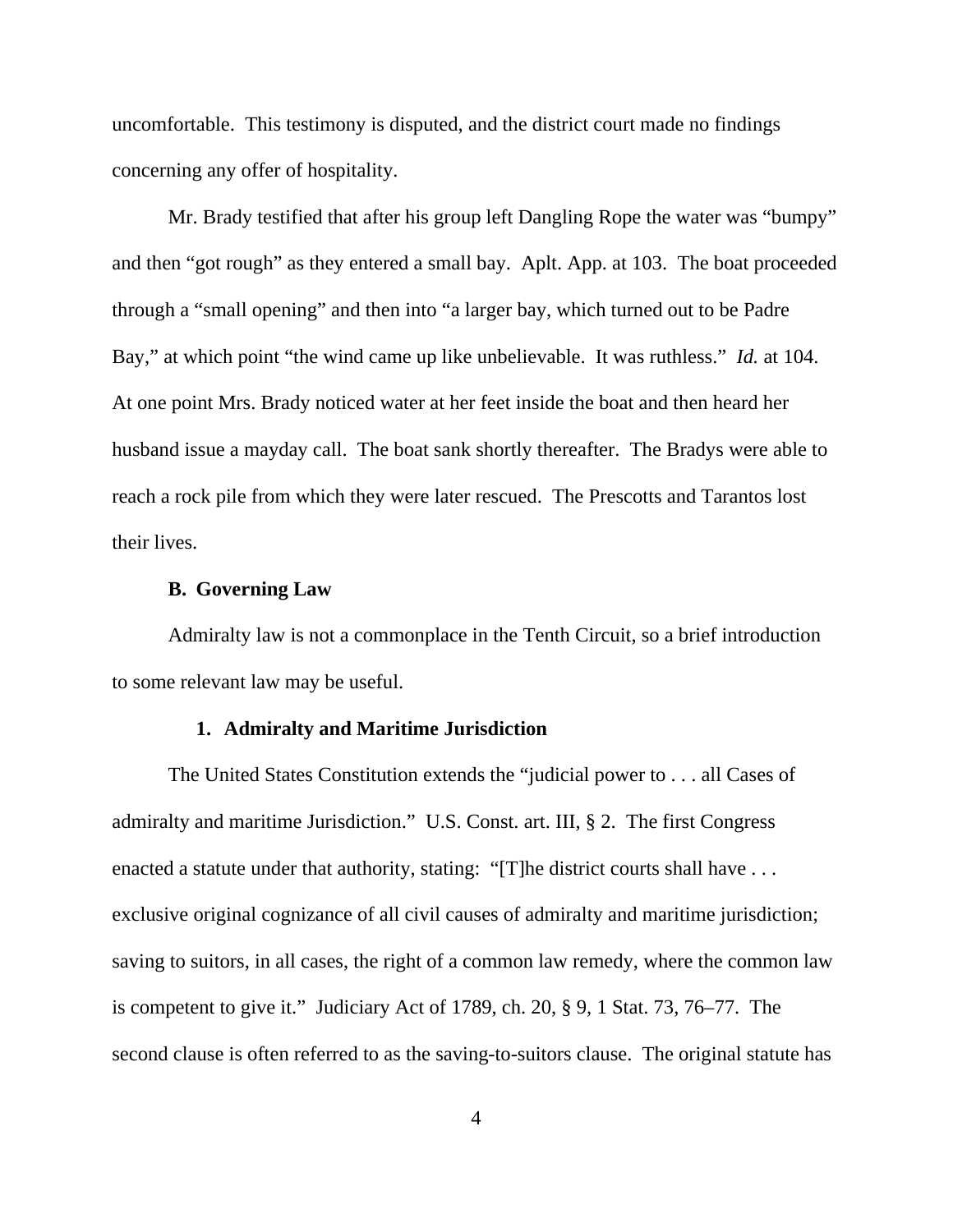been amended several times and now reads: "The district courts shall have original jurisdiction, exclusive of the courts of the States, of: (1) Any civil case of admiralty or maritime jurisdiction, saving to suitors in all cases all other remedies to which they are otherwise entitled."<sup>1</sup> 28 U.S.C. § 1333. The Supreme Court has said that despite the change in language, the "substance [of the saving-to-suitors clause] has remained largely unchanged." *Lewis v. Lewis & Clark Marine, Inc.*, 531 U.S. 438, 443–44 (2001).

That substance is quite broad. For the most part, the saving-to-suitors clause has been construed to permit in personam claims within federal admiralty and maritime jurisdiction to be brought in state court as well as in federal court. *See Lewis*, 531 U.S. at 445 ("[T]he saving to suitors clause [is] a grant to state courts of *in personam* jurisdiction, concurrent with admiralty courts."); Grant Gilmore & Charles L. Black, Jr., *The Law of Admiralty* § 1–13, at 40 (2d ed. 1975) ("Where the suit is in personam, it may be brought *either* in federal court under the admiralty jurisdiction . . . *or*, under the saving clause, in an appropriate non-maritime court, by ordinary civil action."). "The right of a common law remedy, so saved to suitors, . . . . includes remedies *in pais,* as well as proceedings in court; judicial remedies conferred by statute, as well as those existing at the common law; remedies in equity, as well as those enforceable in a court of law." *Lewis*, 531 U.S. at 445 (internal quotation marks omitted).

But note that the saving-to-suitors clause preserves "remedies" not "rights." *See*  28 U.S.C. § 1333(1) ("saving to suitors in all cases all other remedies to which they are

 $\overline{a}$ 

 $128$  U.S.C. § 1333(2) relates to prizes under admiralty and maritime law.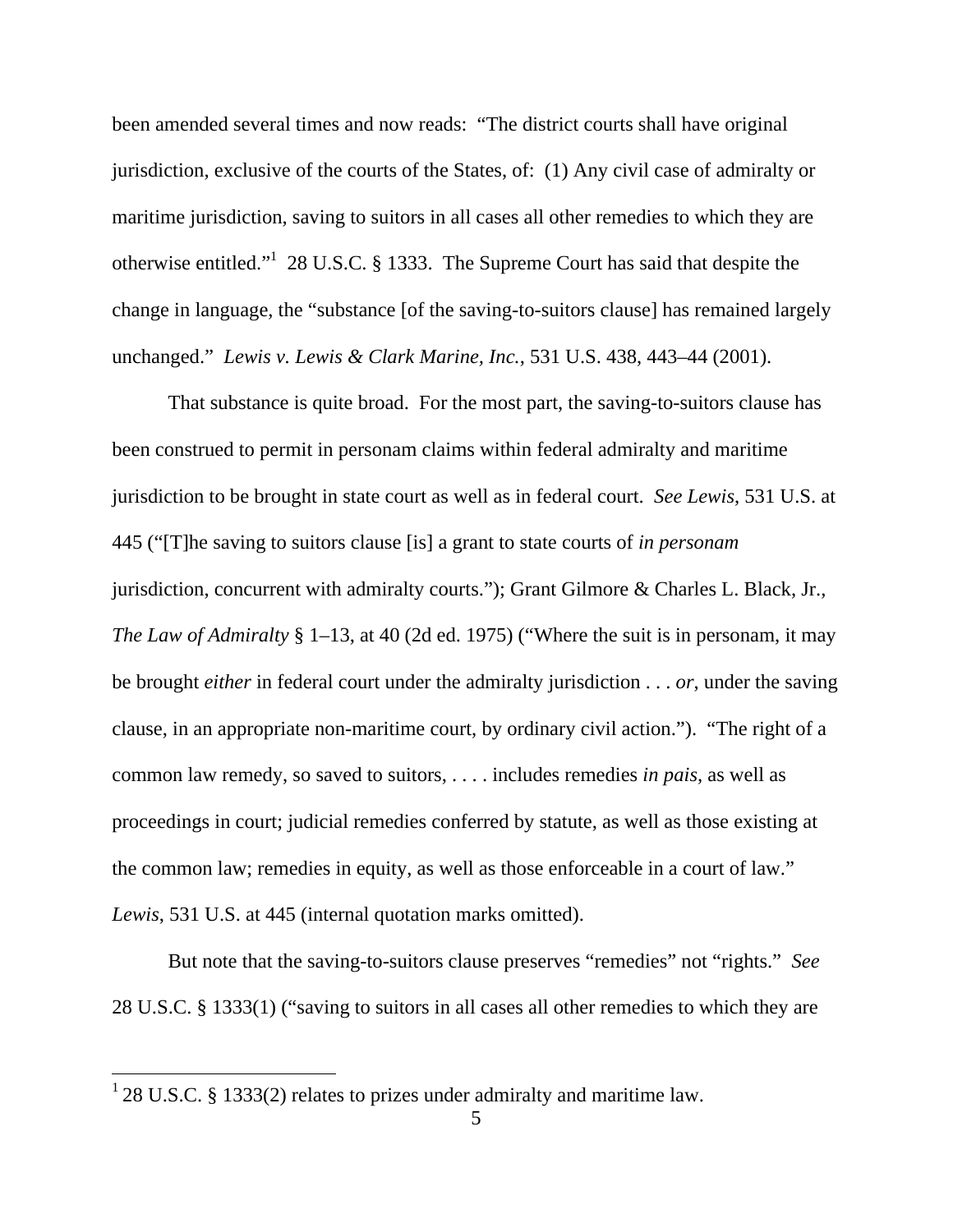otherwise entitled"). Federal maritime and admiralty law still controls the applicable substantive law. The clause's scope "does not . . . include attempted changes by the States in the substantive admiralty law, but it does include all means other than proceedings in admiralty which may be employed to enforce the right or to redress the injury involved." *Lewis*, 531 U.S. at 445 (ellipsis and internal quotation marks omitted). One particular attraction of proceeding under the saving-to-suitors clause is that there is generally a right to trial by jury in state-court proceedings but, absent some limited statutory exceptions, there is no right to a jury in an action brought under admiralty or maritime jurisdiction. *See Romero v. Int'l Terminal Operating Co.*, 358 U.S. 354, 363, 368–69 (1959); 2 Thomas J. Schoenbaum, *Admiralty and Maritime Law* § 21-10, at 571– 74 (5th ed. 2011); Fed. R. Civ. P. 38(e) ("These rules do not create a right to a jury trial on issues in a claim that is an admiralty or maritime claim under Rule 9(h).").

Thus, the *exclusive* federal jurisdiction expressed at the outset of 28 U.S.C. § 1333 does not live up to its apparent promise. That is not to say, however, that the promise is empty. There is exclusive federal jurisdiction to hear an in rem action against a vessel or other maritime property, "[a] procedure unique to American admiralty practice" in which the "action is brought against the vessel itself as defendant." 2 Schoenbaum, *supra*, § 21-3, at 535; *see Lewis*, 531 U.S. at 444 ("[P]roceedings *in rem* were deemed outside the scope of the [saving-to-suitors] clause because an *in rem* action was not a common law remedy, but instead a proceeding under civil law"). And state-court proceedings are

6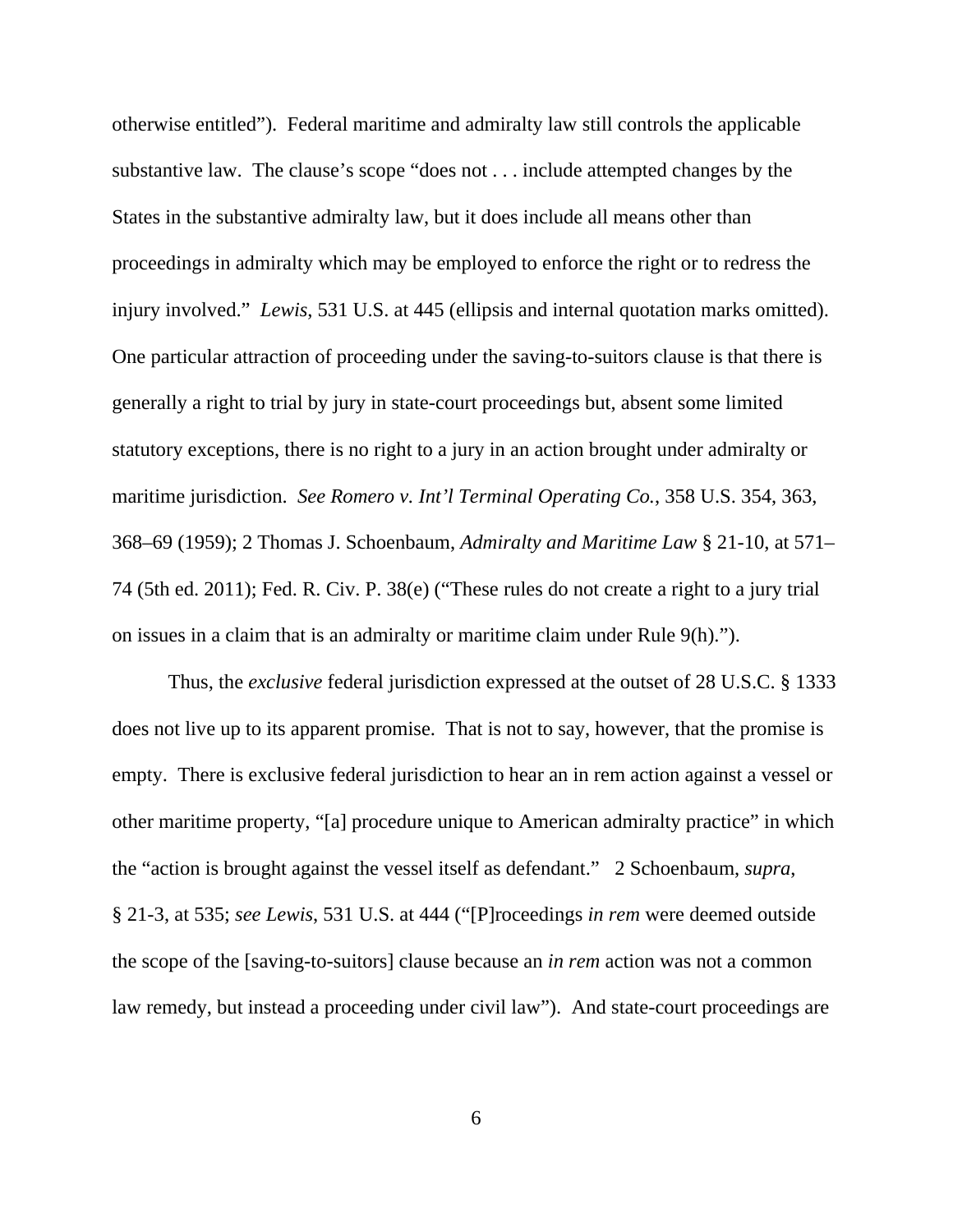restricted by the statute employed by Aramark here—the Limitation of Liability Act. We now turn to that statute.

### **2. The Limitation of Liability Act**

Congress enacted the Limitation of Liability Act in 1851 "to encourage shipbuilding and to induce capitalists to invest money in this branch of industry." *Lewis*, 531 U.S. at 446 (internal quotation marks omitted). It was following the lead of other nations. *See Norwich & N.Y. Transp. Co. v. Wright*, 80 U.S. 104, 120 (1871). In the seventeenth century the Dutch scholar Hugo Grotius had written that "men would be deterred from investing in ships if they thereby incurred the apprehension of being rendered liable to an indefinite amount by the acts of the master." *Id.* at 116. Various European nations had therefore adopted laws limiting the owner's liability to the value of the ship and freight. *See id.* at 116–17. In England, for example, once a ship owner confessed liability and paid the value of the ship and freight into court, his exposure would be limited to that sum and he would have the right to stay any suit against him for damages. *See id.* at 118.

The current version of the Limitation of Liability Act was codified in 2006 at 46 U.S.C. § 30501 *et seq*.<sup>2</sup> Its key provision limits the boat owner's liability to the limitation fund—"the value of the vessel and pending freight," *id.* at § 30505(a)— provided that the acts giving rise to the damage occurred "without the privity or knowledge of the owner,"

 $\overline{a}$ 

<sup>2</sup> Many pre-2006 cases reference the Act at its then-locus, 46 U.S.C. App. § 181 *et seq*. *See, e.g.*, *Lewis*, 531 U.S. at 441.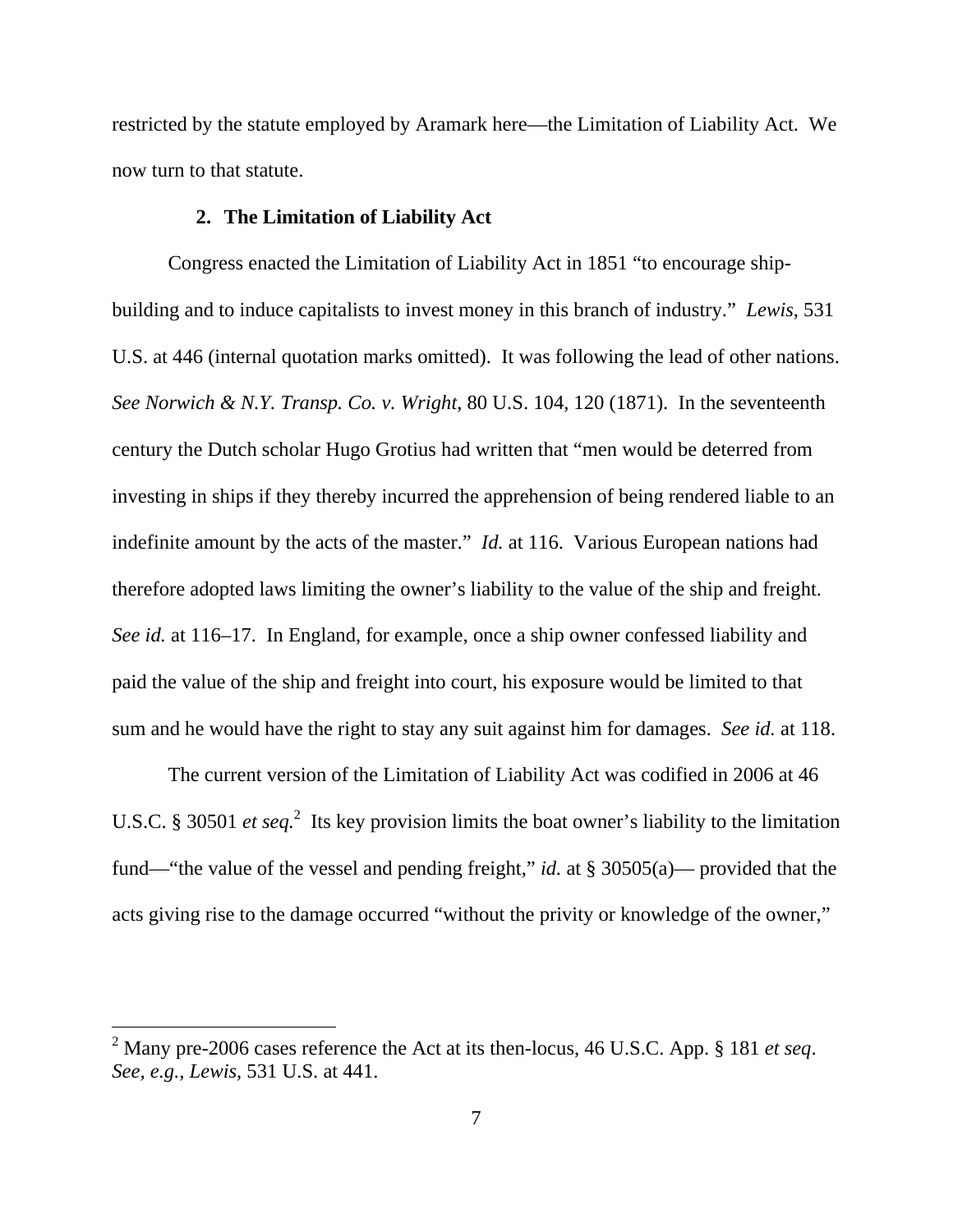see *id.* at § 30505(b).<sup>3</sup> The vessel's value is measured "*after* the voyage on which the incident occurred. Thus if the ship is lost, the value is zero." *Pickle v. Char Lee Seafood, Inc.*, 174 F.3d 444, 449 (4th Cir. 1999) (citation omitted) (internal quotation mark omitted). *Pending freight* is "the total earnings for the voyage, both prepaid and uncollected." *In re Caribbean Sea Transp., Ltd.*, 748 F.2d 622, 626 (11th Cir. 1984). If the limitation fund is insufficient to pay all claims, it is divided by claimants "in proportion to their respective losses." 46 U.S.C. § 30507. For personal-injury or death claims the cap on liability may be increased to \$420 times the tonnage of the vessel; but this applies only to a "seagoing" vessel, *id.* at § 30506—that is, one that "does, or is intended to, navigate in the seas beyond the Boundary Line in the regular course of [their] operations," *In re Talbott Big Foot, Inc.*, 854 F.2d 758, 761 (5th Cir. 1988); *see id.* ("The Boundary Line is that line which divides the high seas from rivers, harbors, and inland waters.").

 $\overline{a}$ 

(a) In general. Except as provided in section 30506 of this title [relating to claims for personal injury or death], the liability of the owner of a vessel for any claim, debt, or liability described in subsection (b) shall not exceed the value of the vessel and pending freight. If the vessel has more than one owner, the proportionate share of the liability of any one owner shall not exceed that owner's proportionate interest in the vessel and pending freight.

<sup>&</sup>lt;sup>3</sup> 46 U.S.C. § 30505 states:

<sup>(</sup>b) Claims subject to limitation. Unless otherwise excluded by law, claims, debts, and liabilities subject to limitation under subsection (a) are those arising from any embezzlement, loss, or destruction of any property, goods, or merchandise shipped or put on board the vessel, any loss, damage, or injury by collision, or any act, matter, or thing, loss, damage, or forfeiture, done, occasioned, or incurred, without the privity or knowledge of the owner.

<sup>(</sup>c) Wages. Subsection (a) does not apply to a claim for wages.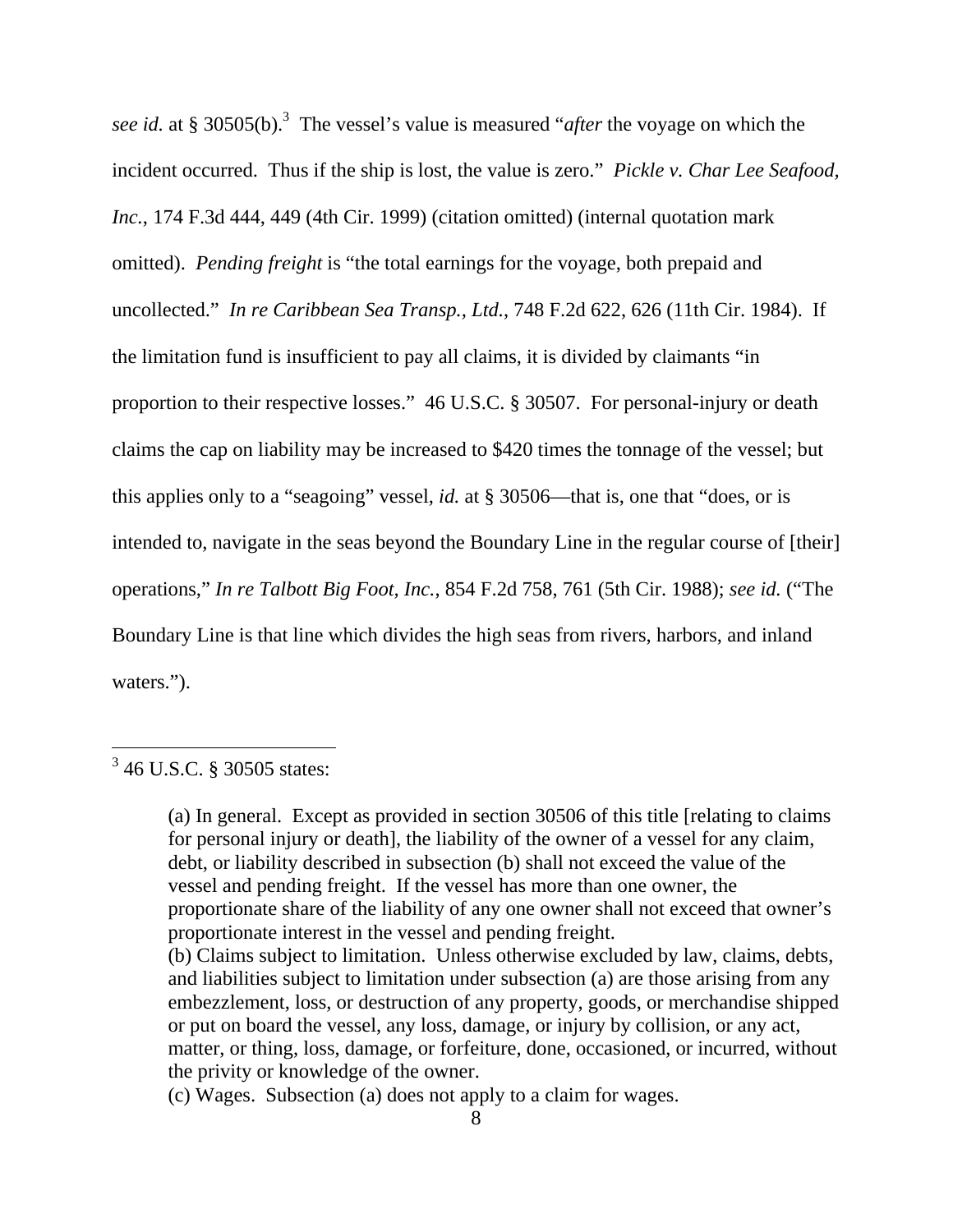"[F]ederal courts have exclusive jurisdiction to determine whether a vessel owner is entitled to limited liability." *Lewis*, 531 U.S. at 442. To govern procedures under the Limitation Act, the Supreme Court promulgated rules a century and a half ago. The current version of those rules is found in Rule F (entitled "Limitation of Liability") of the Supplemental Rules for Admiralty or Maritime Claims and Asset Forfeiture Actions. Under Rule F a ship owner seeking limitation must file a complaint "set[ting] forth the facts on the basis of which the right to limit liability is asserted and all facts necessary to enable the court to determine the amount to which the owner's liability shall be limited." Fed. R. Civ. P. Supp. Admiralty Rule F(2). Necessary facts include a description of the voyage, the amount of any pending demands against the owner, and the present value of the vessel. *See id.* Once the owner files the complaint and deposits with the court or a trustee an amount equal to the limitation fund (or security therefor), plus security for costs and interest, "all claims and proceedings against the owner or the owner's property with respect to the matter in question shall cease"; and if moved to do so by the ship owner, "the court shall enjoin the further prosecution of any action or proceeding . . . subject to limitation in the action." *Id.* at F(3). If the court grants limitation, it then distributes the limitation fund "pro rata, subject to all relevant provisions of law, among the several claimants in proportion to the amounts of their respective claims, duly proved." *Id.* at F(8).

Rule F echoes much of the procedure under prior English law. *See generally Norwich*, 80 U.S. at 117–20. But it is not identical. One innovation has been in the rule

9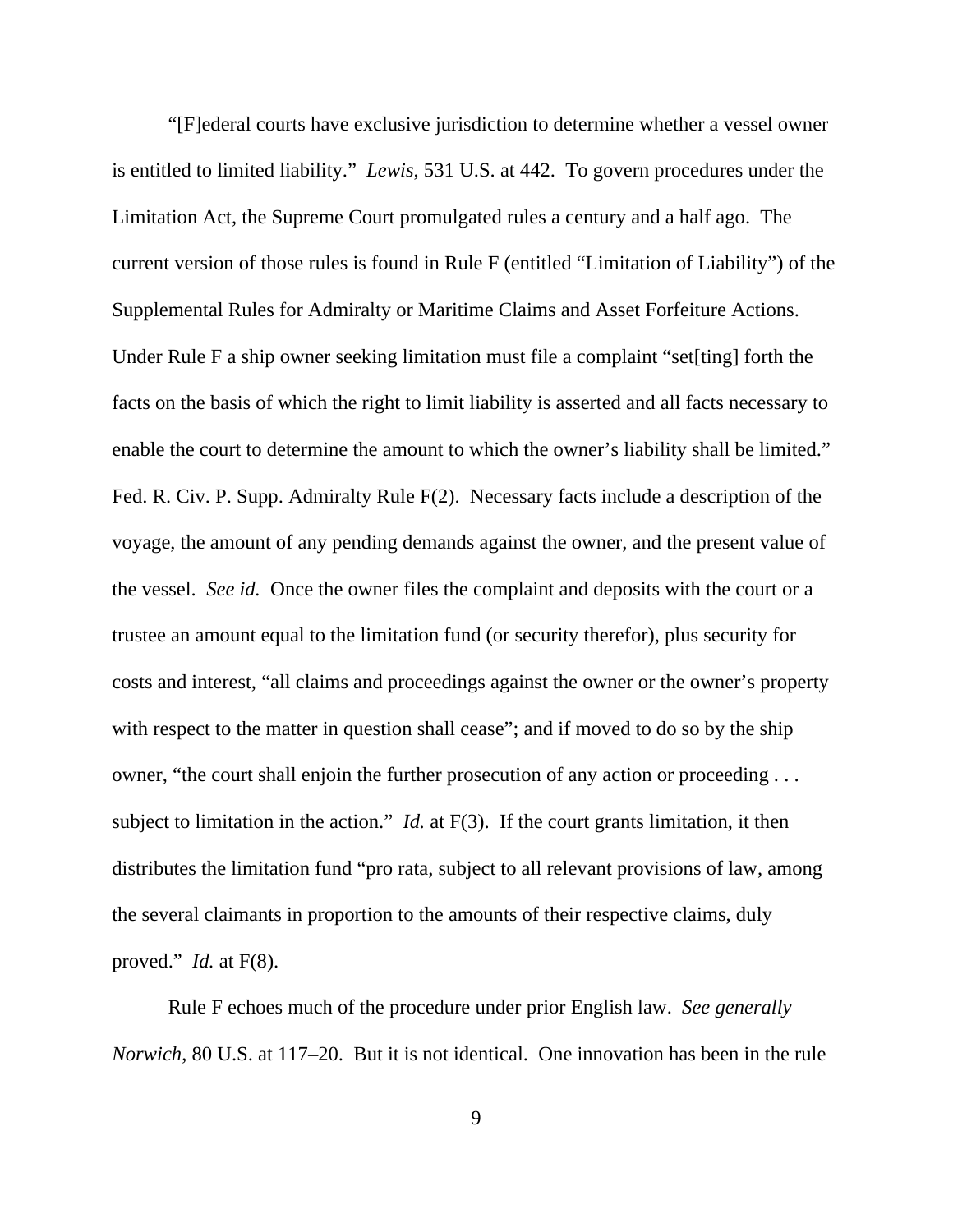since first promulgated in 1871. Although English practice required the owner to admit his liability at the outset, the Supreme Court thought that such an admission "is, perhaps, not necessary in an admiralty court." *Id.* at 124. Under Rule F, "[i]n the process of seeking limited liability, the owner [is] permitted to contest the fact of liability," *Lewis*, 531 U.S. at 447; *see* Rule F(2) (the complaint may "demand exoneration from as well as limitation of liability").

"The determination of whether a shipowner is entitled to limitation employs a twostep process." *Farrell Lines Inc. v. Jones*, 530 F.2d 7, 10 (5th Cir. 1976). "First, the court must determine what acts of negligence or conditions of unseaworthiness caused the accident." *Id.* "Second, the court must determine whether the shipowner had knowledge or privity of those same acts of negligence or conditions of unseaworthiness." *Id.* There are three possible outcomes to a limitation petition: exoneration, limitation, or no limitation. If no negligence is shown, the inquiry ends and the district court will typically issue an order exonerating the owner from liability. *See In re Trawler Snoopy, Inc.*, 268 F. Supp. 951, 953 (D. Me. 1967) ("If no liability is found to exist, the petitioner is entitled to a decree of exoneration, and there is no need to consider the claim to limitation."). If claimants demonstrate negligence, the burden shifts to the owner to show lack of privity or knowledge. *See Farrell Lines*, 530 F.2d at 10. If the owner meets this burden, the court caps the owner's liability at the value of the vessel and pending freight, resolves the claims, and apportions the fund. *See* Rule F(8). But if the owner fails to establish lack of privity or knowledge, the court denies the limitation petition and the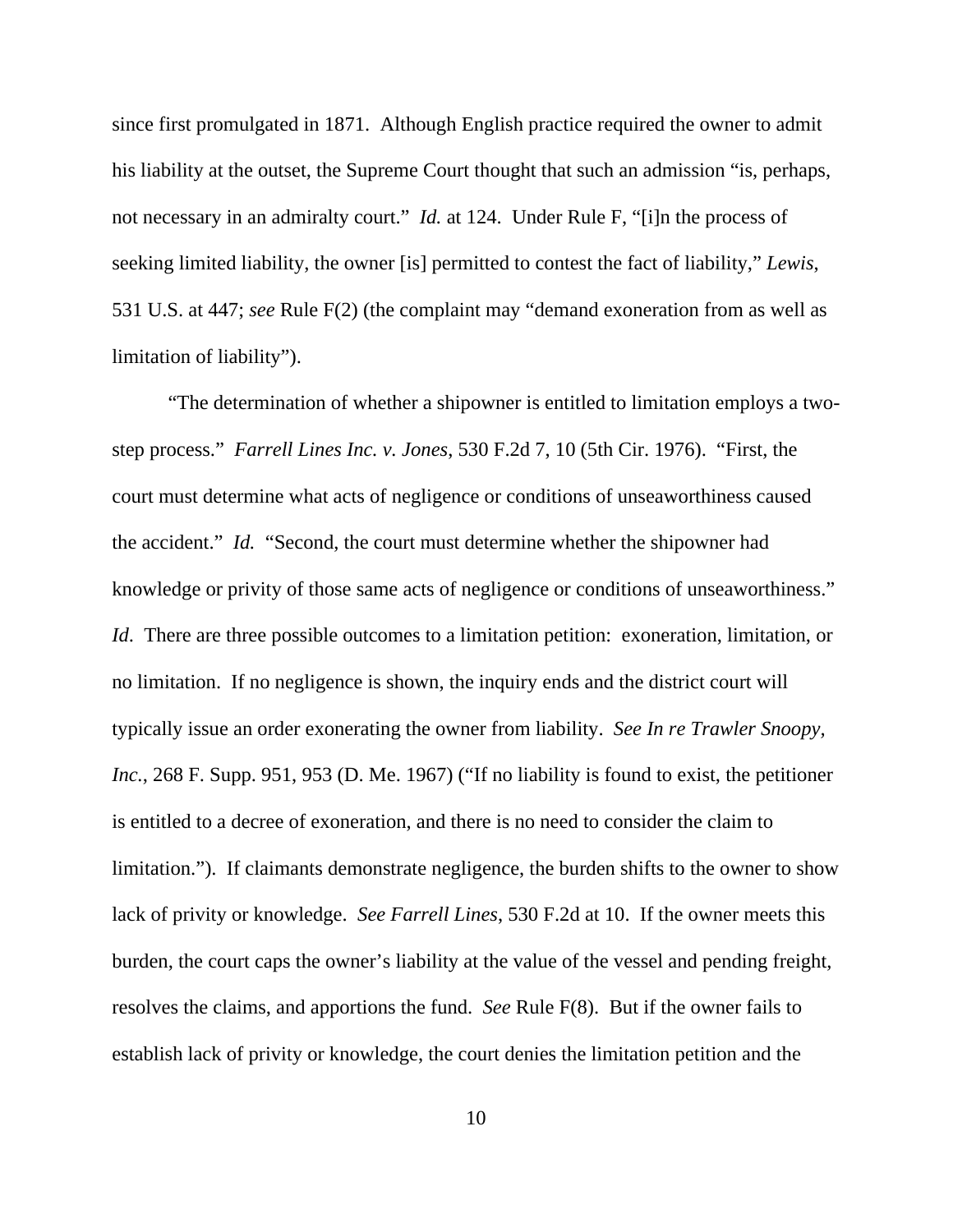owner is as fully liable as it would have been absent the Limitation Act. *See* 46 U.S.C. § 30505. The claimant then may pursue relief in any suitable forum. *See Pickle*, 174 F.3d at 449 ("If the shipowner fails to establish its right under the Limitation Act and limitation is therefore denied, the claimants are released to pursue their original claims in full."); *Wheeler v. Marine Navigation Sulphur Carriers, Inc.*, 764 F.2d 1008, 1011 (4th Cir. 1985) ("Each circuit that has considered this question has ruled that once limitation is denied, plaintiffs should be permitted to elect whether to remain in the limitation proceeding or to revive their original claims in their original fora."). *See generally*  Gilmore & Black, *supra*, § 10–41, at 935 (when limitation is denied, "[t]he lower courts have on the whole found that  $\ldots$  plaintiffs, by virtue of the saving to suitors clause, should be allowed to choose the forum of litigation").

Although a limitation-of-liability proceeding may fully dispose of a maritime claim against a ship owner, that is not always the case. As noted in the previous paragraph, if the limitation court does not exonerate or limit the liability of the defendant, the claim can proceed in another court. And even if the vessel's owner succeeds in limiting liability, proceedings may then move to another venue as long as the owner's right to limitation is protected. *See Lewis*, 531 U.S. at 454–55. For example, when the sum of all claims is less than the limitation fund, and thus does not threaten the owner with liability exceeding the fund, the federal court hearing the limitation-of-liability proceeding may lift the injunction against other proceedings and allow litigation of the claims in state court. *See id.* at 450–51. Similarly, when a single claimant agrees not to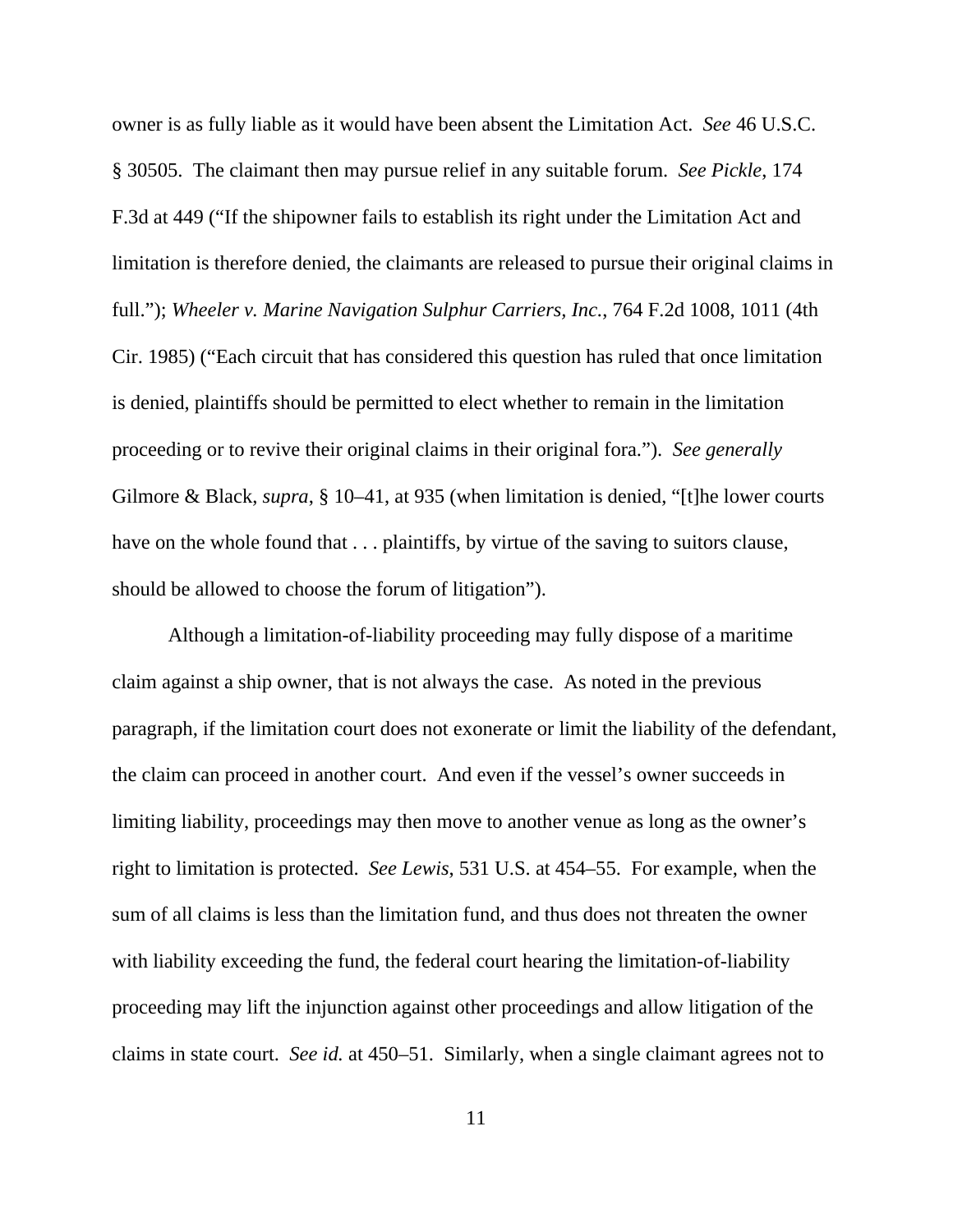seek a recovery greater than the limitation fund, the federal court should permit the claim to proceed elsewhere. *See id.* at 448–50. The owner may even plead the defense of limitation in state court rather than file a limitation action in federal district court. *See Langnes v. Green*, 282 U.S. 531, 541–43 (1931); *Cody v. Phil's Towing Co.*, 247 F. Supp. 2d 688, 691 (W.D. Pa. 2002) ("Although a limitation proceeding commonly is commenced as a separate action by the filing of a petition, invocation of the statutory rights created by the Act also can be accomplished through a plea of limited liability asserted in the answer to a plaintiff's complaint."); 2 Schoenbaum, *supra*, § 15-5, at 181 ("Limitation may be invoked either as a defense to an action seeking damages or as an independent complaint in admiralty."); Gilmore & Black, *supra*, § 10–14, at 853 n.52. In such instances the state court can resolve certain limitation-related issues, such as the limitation amount. *See Langnes*, 282 U.S. at 543. But the state court lacks jurisdiction to consider the owner's entitlement to limitation; if a plaintiff wishes to challenge that entitlement, the federal district court, not the state court, "has exclusive cognizance of such a question." *Id.*; *see Lewis*, 531 U.S. at 442. The federal court may therefore retain jurisdiction over a limitation action while the litigation proceeds in state court, just in case the state-court litigation threatens the owner's limitation rights. *See Lewis*, 531 U.S. at 448–50, 453–55.

## **C. Procedural History**

Aramark filed a limitation complaint in federal court before any claim against it had been brought. The estates and heirs of the Prescotts and Tarantos (Claimants) filed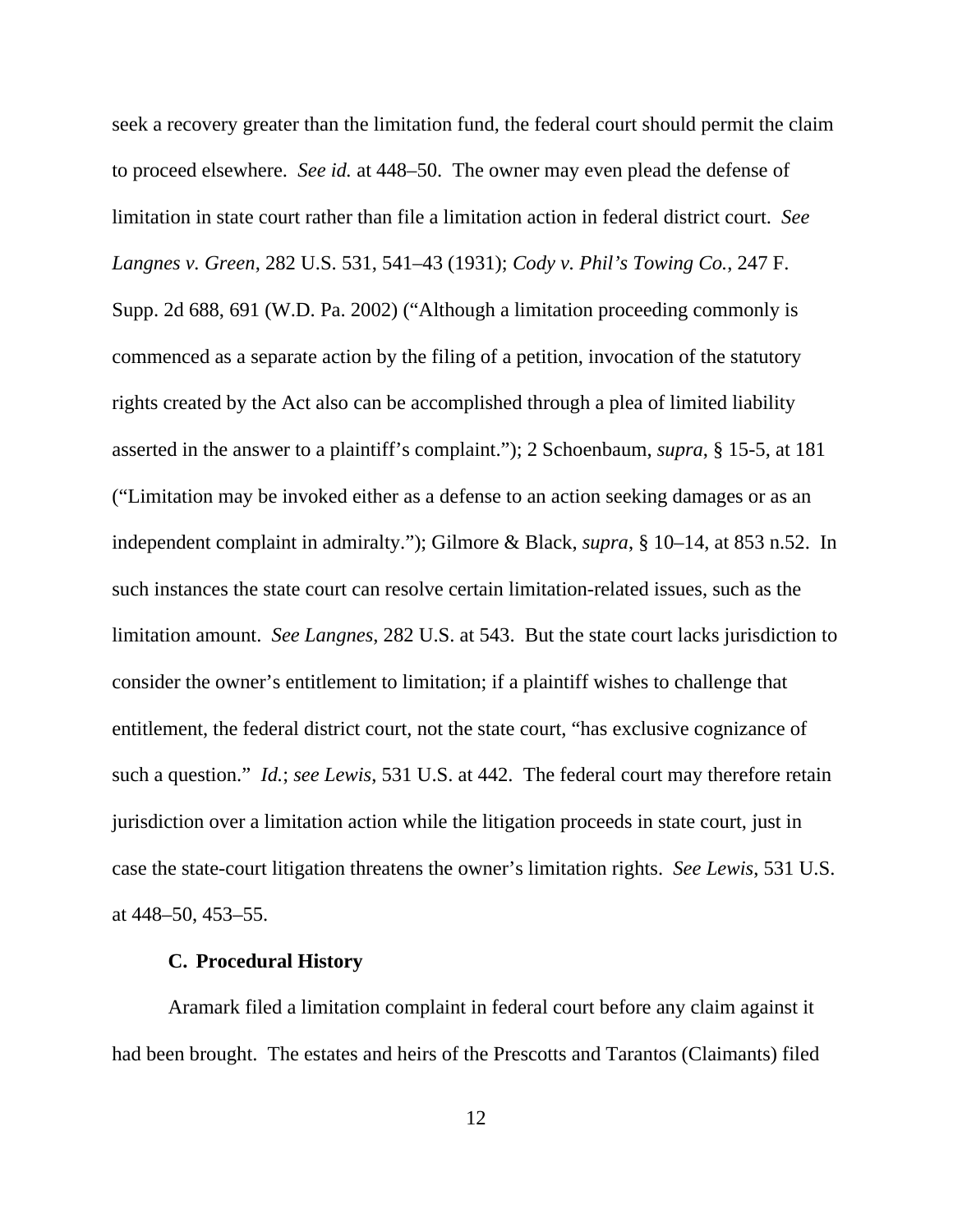answers and counterclaims seeking damages for wrongful death. The Bradys, who are not parties to this appeal, filed an answer and counterclaim that did not seek damages but sought indemnification from Aramark in case they were held liable for the deaths of the Tarantos or the Prescotts. Claimants then successfully moved to bifurcate the limitations issues from those raised by their counterclaims for wrongful death, for which they claimed the right to a jury trial. The court left for later resolution whether, if Aramark failed on its limitation complaint, to grant Claimants' request to proceed in state court on their wrongful-death claims. Phase one was a bench trial on the limitation issue, leaving nonlimitation issues such as gross negligence, damages, and apportionment of fault for a phase-two jury trial. The court found that negligence had "at least in part" caused the accident and that such negligence was within Aramark's privity or knowledge. It therefore could not exonerate Aramark from liability and denied Aramark's petition for limitation.

### **II. APPELLATE JURISDICTION**

Before addressing the merits, we must assure ourselves of our appellate jurisdiction. Aramark asserts that jurisdiction lies under 28 U.S.C. § 1292(a)(3), which states that "courts of appeals shall have jurisdiction of appeals from . . . [i]nterlocutory decrees of . . . district courts or the judges thereof determining the rights and liabilities of the parties to admiralty cases in which appeals from final decrees are allowed."

Claimants argue that  $\S 1292(a)(3)$  does not grant us jurisdiction because "the district court did not fully or ultimately determine the rights and liabilities of the parties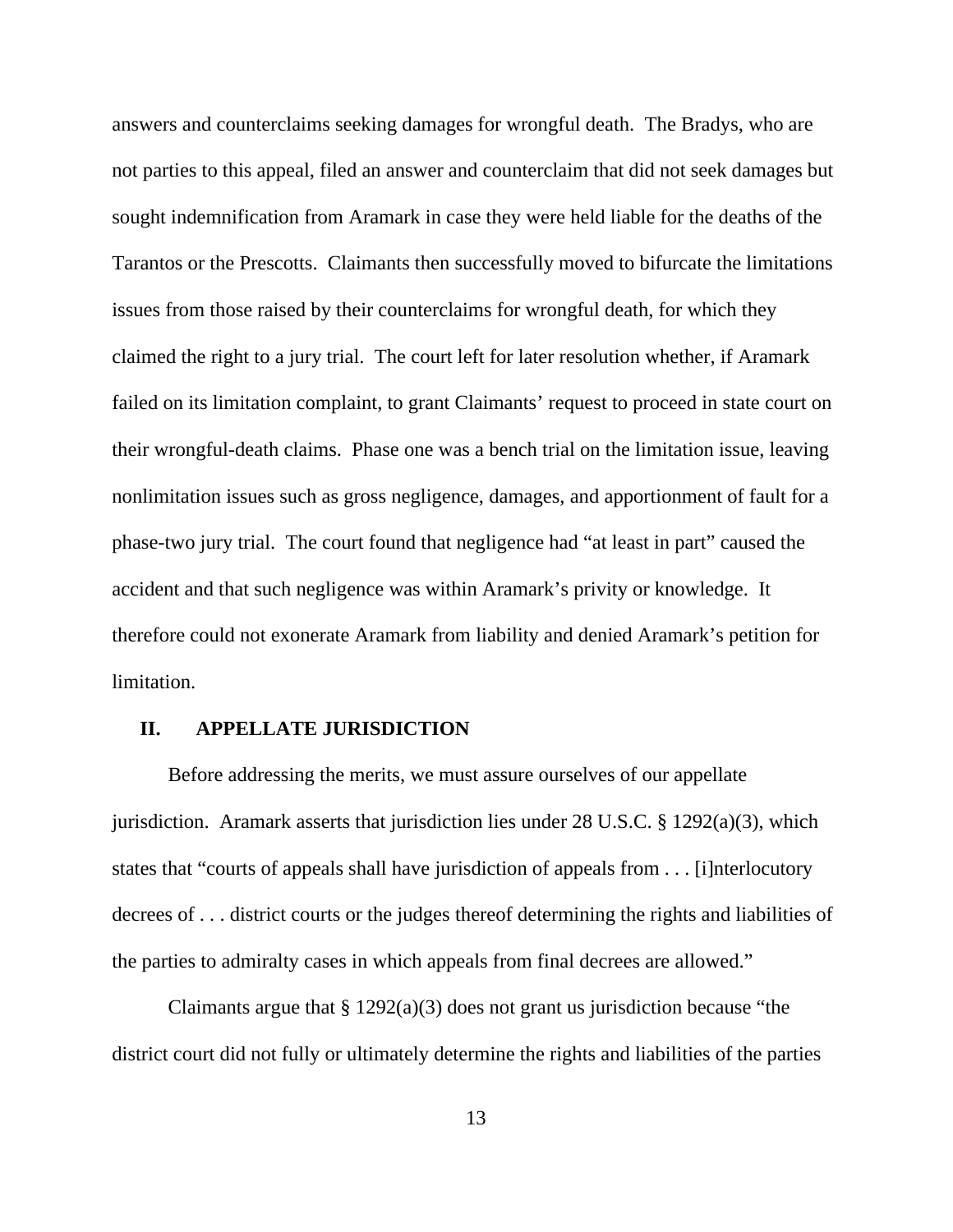or the merits of the controversy between them." Aplee. Br. at 2. In particular, they point out that the court "did not pass upon various issues pertaining to liability and the merits of the controversy," such as their "allegations of gross negligence, request for punitive damages, and allocation of degrees of fault as well as compensatory damages." *Id*.

This argument would be convincing if jurisdiction under 28 U.S.C. § 1291 were being invoked. That section restricts appellate jurisdiction to "final decisions" of the district courts, and the unresolved issues pointed out by Claimants would prevent the court's decision below from being final. *See, e.g.*, *Liberty Mut. Ins. Co. v. Wetzel*, 424 U.S. 737, 744 (1976) ("[J]udgments [limited to the issue of liability] are by their terms interlocutory, and where assessment of damages or awarding of other relief remains to be resolved have never been considered to be 'final' within the meaning of 28 U.S.C. § 1291." (citation and internal quotation marks omitted)); *Roska ex rel. Roska v. Sneddon*, 437 F.3d 964, 970 (10th Cir. 2006) ("Because further proceedings are necessary to determine causation and the amount of damages, if any, the district court's order is not final and the grant of Plaintiffs' motion is not immediately appealable [under § 1291]."); *Albright v. UNUM Life Ins. Co. of Am.*, 59 F.3d 1089, 1092 (10th Cir. 1995) (noting "the general and well-established rule that an order that determines liability but leaves damages to be calculated is not final" (internal quotation marks omitted)).

But the bailiwick of  $\S 1292(a)(3)$  is not final decisions. It is "interlocutory" decrees" in admiralty "cases in which appeals from final decrees are allowed." Since the statute was enacted in 1925, *see Schoenamsgruber v. Hamburg Am. Line*, 294 U.S. 454,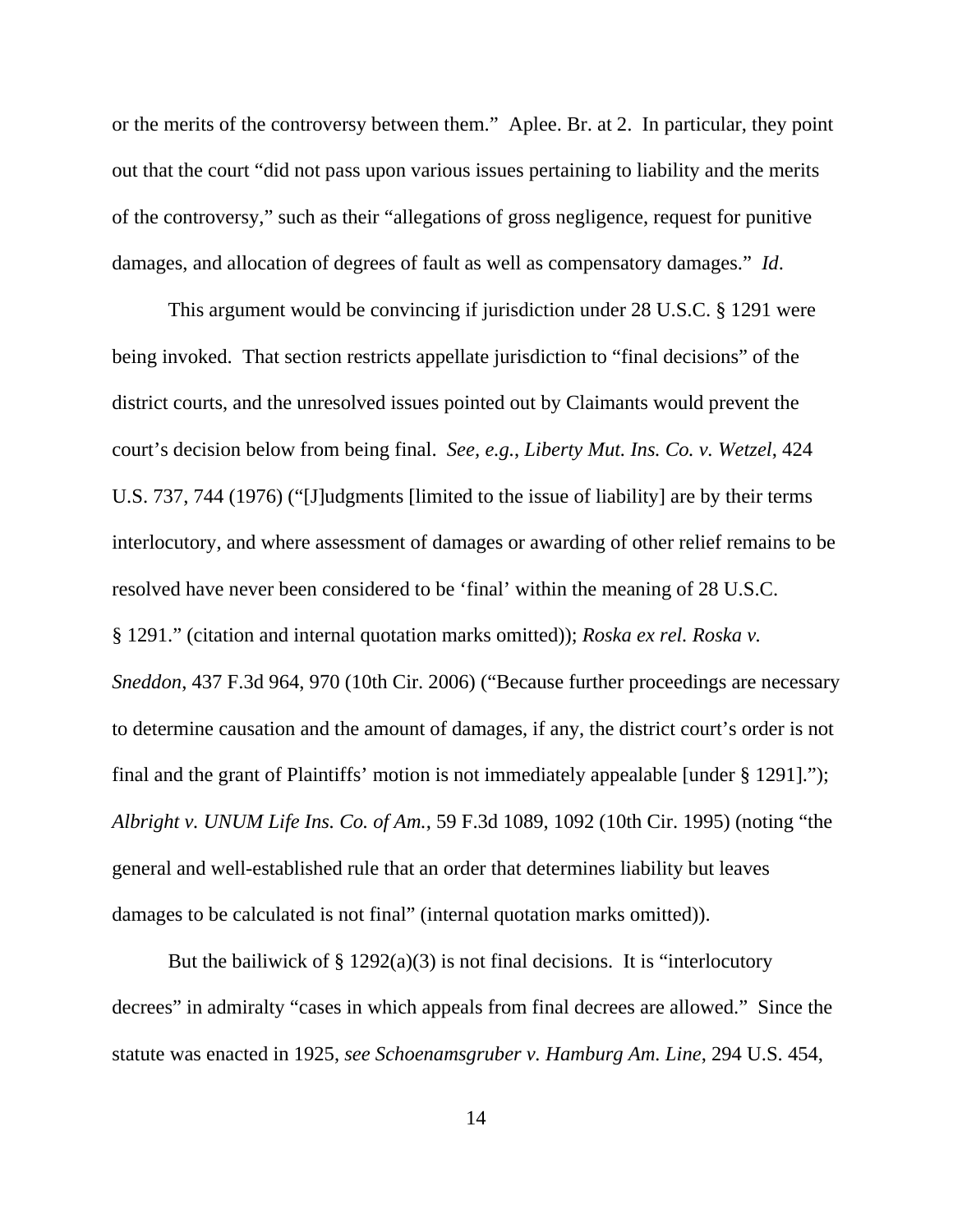457 (1935), federal courts have been consistent in giving the statutory language its plain meaning: all that is required is that a right or liability of a party have been determined. As stated in one of the earlier appellate decisions on the statute:

It is obvious that [the statutory language] does not mean *all* the rights and liabilities of the parties for, if so, the only appeal allowable is from the final decree denying any limitation and determining the amount of the claims and their share of the fund. The question is, Is *any* right of [the appellant] finally determined by the decree fixing the limit of liability?

*Rice Growers Ass'n of Cal. v. Rederiaktiebolaget Frode*, 171 F.2d 662, 663 (9th Cir.

1948) (emphasis added).

The decision in *In re S.S. Tropic Breeze*, 456 F.2d 137 (1st Cir. 1972), illustrates how far appellate courts have gone in hearing appeals under  $\S 1292(a)(3)$  when liability is at issue. The ship had been libeled to pay crew wages. *See id.* at 138. Tropical Commerce Corporation had chartered the vessel and installed cement equipment. *See id.*  A party with a mortgage on the vessel had argued in district court that Tropical could claim an interest in the cement equipment only out of the proceeds of the ship's sale, but the court had ruled that the mortgagee was bound by a stipulation to pay Tropical the value of the equipment, provided that Tropical actually owned the equipment. *See id.* The court referred to a master the issues of whether Tropical owned the equipment and its value. *See id.* The mortgagee appealed the ruling that it could itself be liable to Tropical for the equipment's value, rather than Tropical being limited to collecting out of the proceeds of the ship's sale. *See id.* Tropical moved to dismiss the appeal because the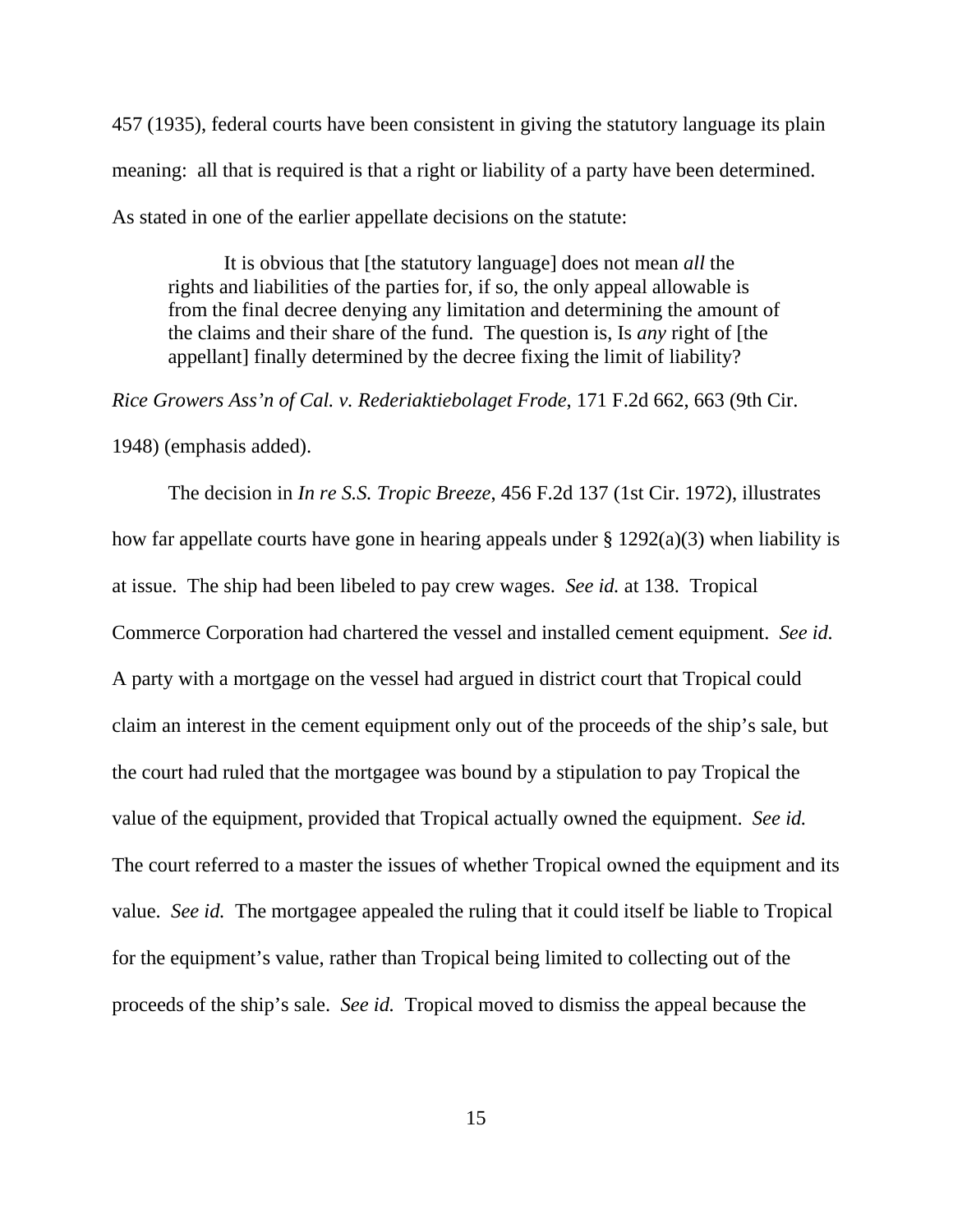issues of ownership and value were still to be determined. The First Circuit denied the motion, relying on  $\S 1292(a)(3)$ . It wrote:

It is true that the usual interlocutory appeal under section  $1292(a)$  (3) is from an order finally determining that one party is liable to another and referring the cause to an assessor for the determination of damages. The statute is not limited to such situations, however, but, rather, applies to any decree finally determining the liability of one of the parties, even if it leaves open an issue which may, ultimately preclude recovery by a particular plaintiff.

*Id.* at 139 (citations omitted). "The fact that this question [of Tropical's title] was left open," wrote the court, "does not mean that the court did not adequately determine rights within the meaning of 28 U.S.C. § 1292(a) (3), which broadly permits admiralty appeals." *Id.*

Section 1292(a)(3) was designed to allow ship owners to seek an appeal to halt litigation at an early stage, in the hope of eliminating the need for further proceedings. "Congress intended 28 U.S.C. § 1292(a)(3) to permit parties to appeal the finding of liability on the merits, before undergoing the long, burdensome, and perhaps unnecessary damages proceeding." *Evergreen Int'l (USA) Corp. v. Standard Warehouse*, 33 F.3d 420, 424 (4th Cir. 1994); *see also United States v. The Lake George*, 224 F.2d 117, 118 (3d Cir. 1955) ("[T]he classic example of  $\lceil \frac{8}{3} \cdot 1292(a)(3) \rceil$  day-to-day operation is presented when there is a determination of liability as distinguished from amount."). To be sure, not every district-court ruling on a potentially dispositive issue in an admiralty suit is appealable under § 1292(a)(3). *See Schoenamsgruber*, 294 U.S. at 458 (denying right to appeal order to arbitrate maritime claims); *In re Ingram Towing Co.*, 59 F.3d 513, 517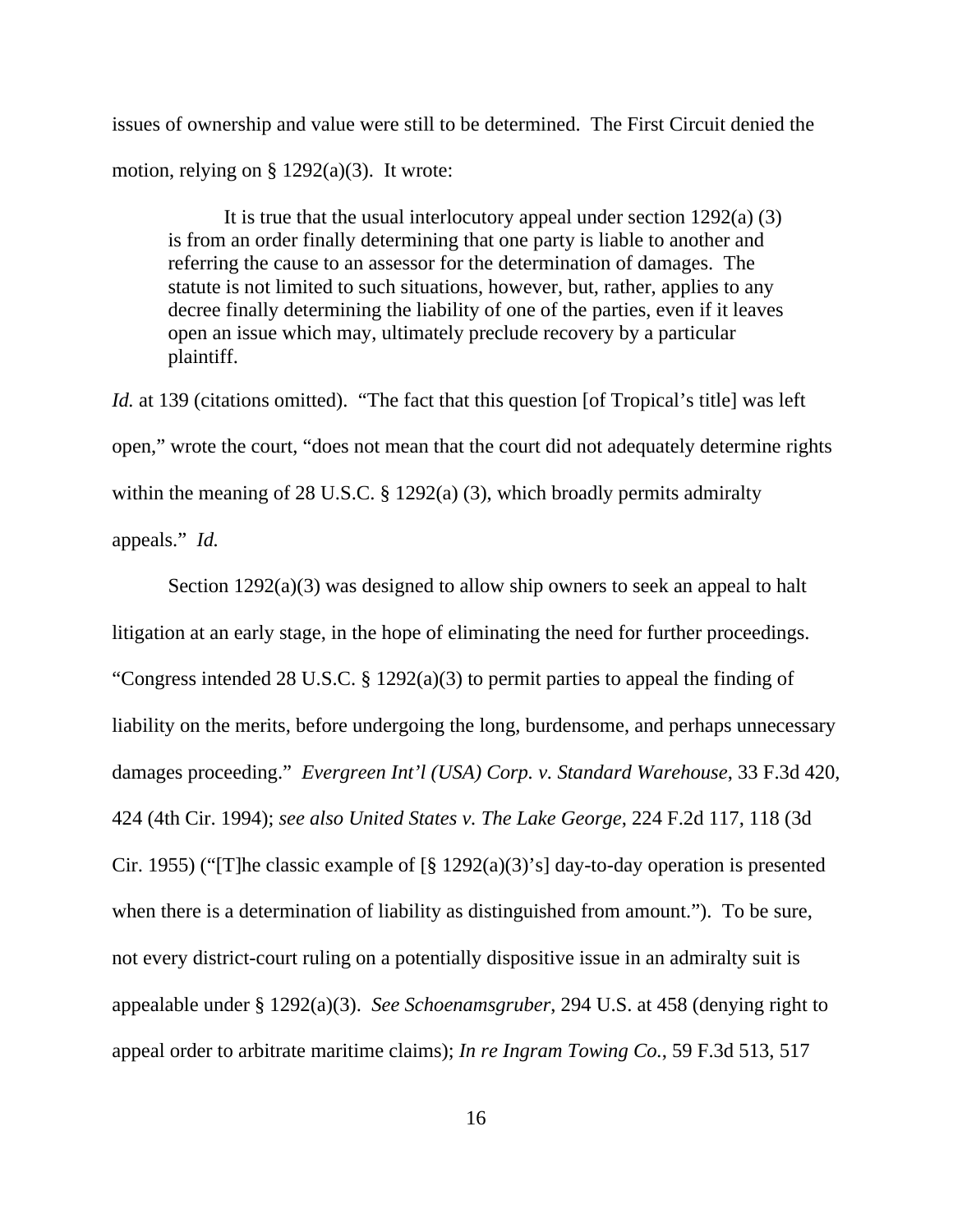(5th Cir. 1995) ("Orders which do not determine parties' substantive rights or liabilities  $\ldots$  are not appealable under section 1292(a)(3) even if those orders have important procedural consequences." (internal quotation marks omitted)). The decision to be reviewed must have involved substantive "rights and liabilities." But that is the case here. There has been a determination of liability, the express concern of the jurisdictional statute—Aramark was not exonerated and would have to pay *some* damages, with the amount depending on how much at fault others were, whether Aramark was grossly negligent, and how much in damages was suffered by Claimants.

There is particular reason to permit appeals of denials of limitation or exoneration, because the dispute is then likely to go to another court. If the ship owner files a limitation claim after suit has been brought against it in a different forum (say, a state court), the earlier suit would be stayed during the limitation proceeding, but the stay would be lifted if limitation and exoneration are denied. And even if the limitation action is filed before suit is brought against the owner, the claimants may wish to proceed elsewhere once the limitation issue has been resolved. For example, in *Lewis* the Supreme Court approved the district court's order permitting a suit to proceed in state court even though the vessel owner filed for limitation in federal court before the plaintiff had sued in state court and the plaintiff had counterclaimed for personal-injury damages in the federal suit. *See* 531 U.S. at 441. (The district court had ruled that it was not necessary to resolve the limitation issue because the plaintiff's claim was less than the limitation fund conceded by the owner (although the court retained jurisdiction to protect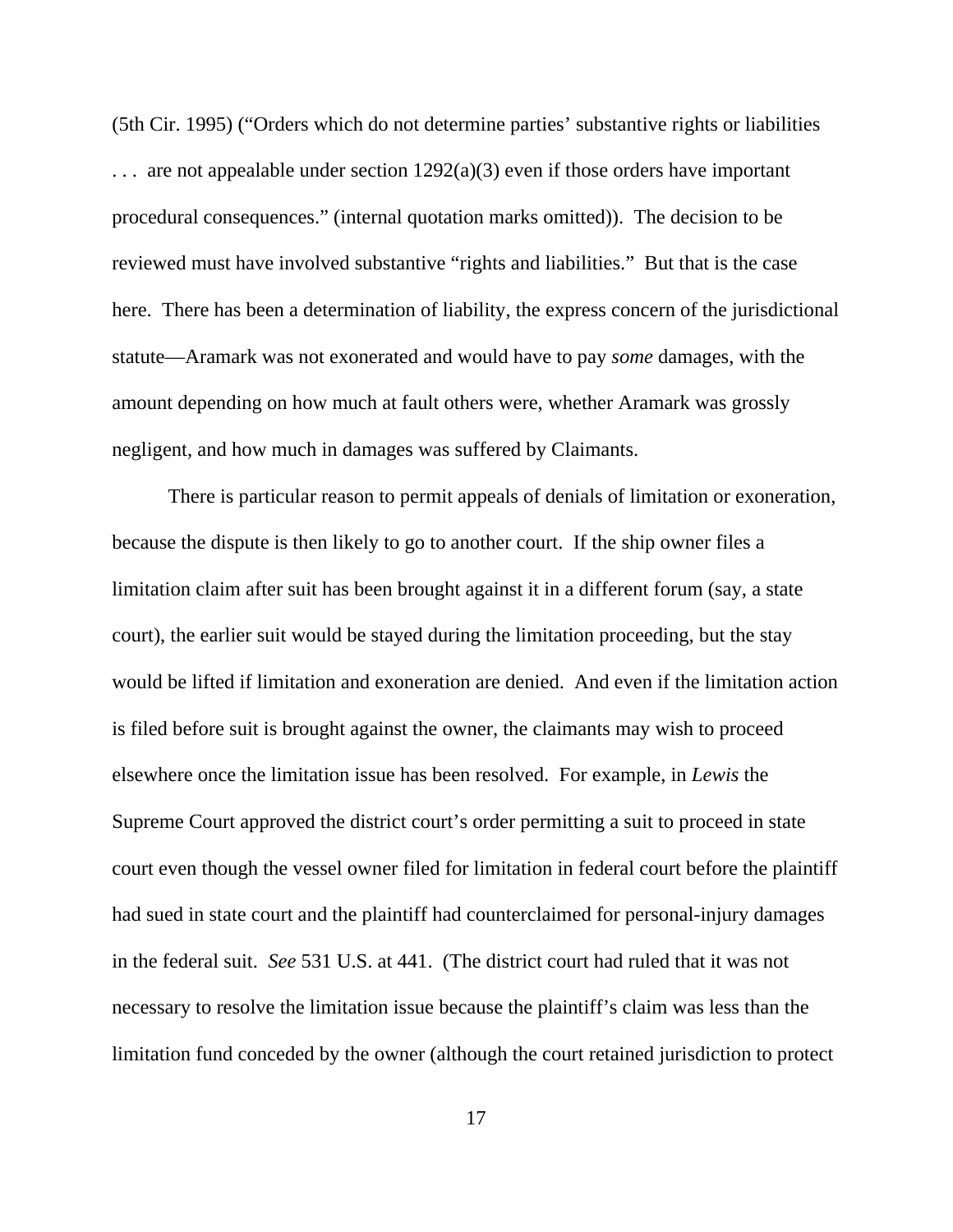the owner's limitation rights in case the state-court judgment exceeded the limitation amount). *See In re Lewis & Clark Marine, Inc.*, 31 F. Supp. 2d 1164, 1169–70 (E.D. Mo. 1998).) Indeed, Claimants have sought to continue this litigation in state court. *See*  Motion to Bifurcate at 2, *In re Aramark*, No. 2:09-cv-00637-TC-PMW, Doc. No. 173 (D. Utah Oct. 30, 2012). Why wait (even if federal appellate practice permitted that course) till state-court litigation has concluded before taking an appeal of the limitation ruling? Such delay could be particularly problematic because the federal district court's rejection of Aramark's limitation complaint "is res judicata on the issue of liability." *Republic of France v. United States*, 290 F.2d 395, 397 (5th Cir. 1961). It makes sense to resolve finally (through appellate review) those limitation rulings to which the state court must defer during its proceedings, rather than conducting a federal appeal after a state-court judgment and thereby risking the need for a state retrial if the federal appeal leads to reversal. The value of comity between jurisdictions suggests avoiding such offense to state proceedings.

It is therefore not surprising that appellate courts have regularly exercised jurisdiction over denials of petitions for limitation of liability. *See, e.g.*, *In re Bankers Trust Co.*, 651 F.2d 160, 163–64 (3d Cir. 1981) (reversing denial of limitation); *Waterman S. S. Corp. v. Gay Cottons*, 414 F.2d 724, 727 (9th Cir. 1969) (affirming denial); *Coleman v. Jahncke Serv., Inc.*, 341 F.2d 956, 957 (5th Cir. 1965) (affirming denial); *Republic of France*, 290 F.2d at 401 (reversing denial).

18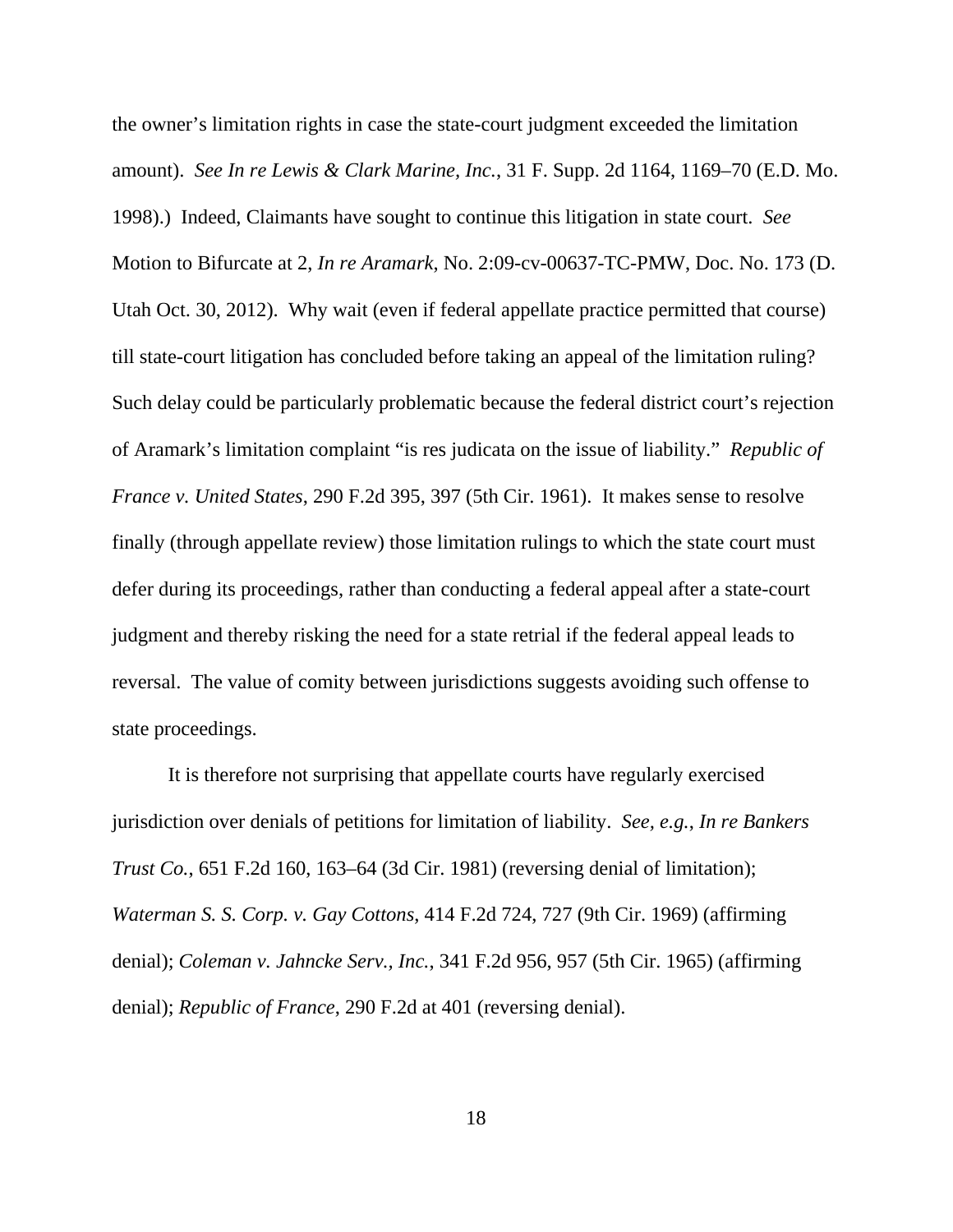*Republic of France* is illustrative. The United States sued France following a horrendous explosion (the Texas City Disaster) started on a French ship loaded with fertilizer-grade ammonium nitrate manufactured by the United States. *See* 290 F.2d at 396. It sued in two capacities: first, as the assignee of hundreds of individual claims for deaths, personal injuries, and property damages, for which the United States had paid the claimants an aggregate sum of \$16 million; second, as successor to the Reconstruction Finance Corporation, which had lost \$350,000 in goods. *See id.* France filed a limitation action, *see id.*, but the district court found France negligent and declined to exonerate it or limit its liability, *see id.* at 398. Admiralty law at that time permitted damages to be reduced for a claimant's own negligence, *see Pope & Talbot v. Hawn*, 346 U.S. 406, 409 (1953) (contributory negligence can be considered "in mitigation of damages as justice requires"), and the United States conceded that the court had not yet adjudicated France's claim that the United States was negligent, *see Republic of France*, 290 F.2d at 397 n.4. In addition, the United States still had to prove liability on its asserted claims (presumably by establishing causation for the alleged damages to property and for the personal injury or death of the hundreds of persons whose claims had been assigned to it). *See id.* Yet after acknowledging that "[t]he only ultimate issue so far determined by the district court is that the petitioners are not entitled to exoneration from or limitation of liability," the court of appeals still found jurisdiction under  $\S 1292(a)(3)$  on the ground that the district court "finally determined the rights and liabilities of the parties by denying the petition for exoneration from or limitation of liability." *Id.* at 397. Similarly,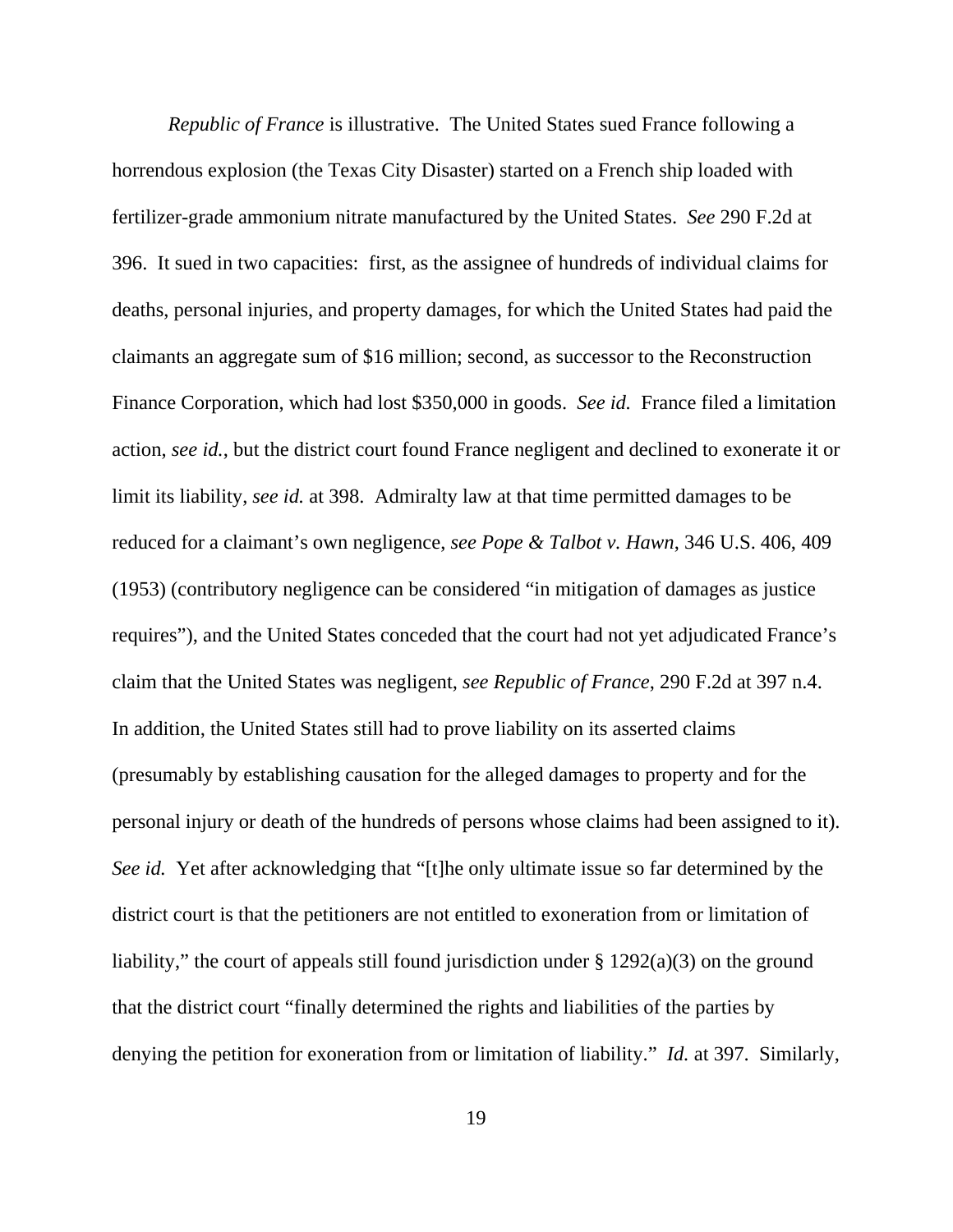here the district court denied limitation and exoneration. That suffices to establish our jurisdiction under  $\S 1292(a)(3)$ , even though the district court declined to rule on nonlimitation issues.

Citing *Becker v. Poling Transportation Corp.*, 356 F.3d 381, 387–88 (2d Cir. 2004), and other cases, Claimants assert that "[s]ection 1292(a)(3) is construed narrowly." Aplee. Br. at 1. But these cases stand for nothing more than that the statute will not be stretched to include matters beyond its purview, which is rulings determining "the rights and liabilities of the parties to admiralty cases." 28 U.S.C. § 1292(a)(3). Two of the cited cases actually held that the appellate court had jurisdiction. *Becker*, which expressly stated that the statute confers appellate jurisdiction even when the district court "has left unsettled the assessment of damages or other details required to be determined prior to entry of a final decree," 356 F.3d at 387, decided that it had jurisdiction to hear an appeal from an interlocutory ruling that held the appellant liable for a fire but left open some claims for indemnity and contribution, *see id.* at 386–88. And in *Deering v. National Maintenance & Repair, Inc.*, 627 F.3d 1039, 1041–43 (7th Cir. 2010), the court exercised jurisdiction over an appeal from an order dismissing a counterclaim. Also, in two cited cases denying appellate jurisdiction the appealed decision had not addressed liability. *See Evergreen*, 33 F.3d at 422–25 (declining to exercise jurisdiction over appeal of order granting summary judgment to defendants because claims should have been brought in arbitration); *Astarte Shipping Co. v. Allied Steel & Exp. Serv.*, 767 F.2d 86, 88 (5th Cir. 1985) (order confirming an attachment in admiralty is not appealable under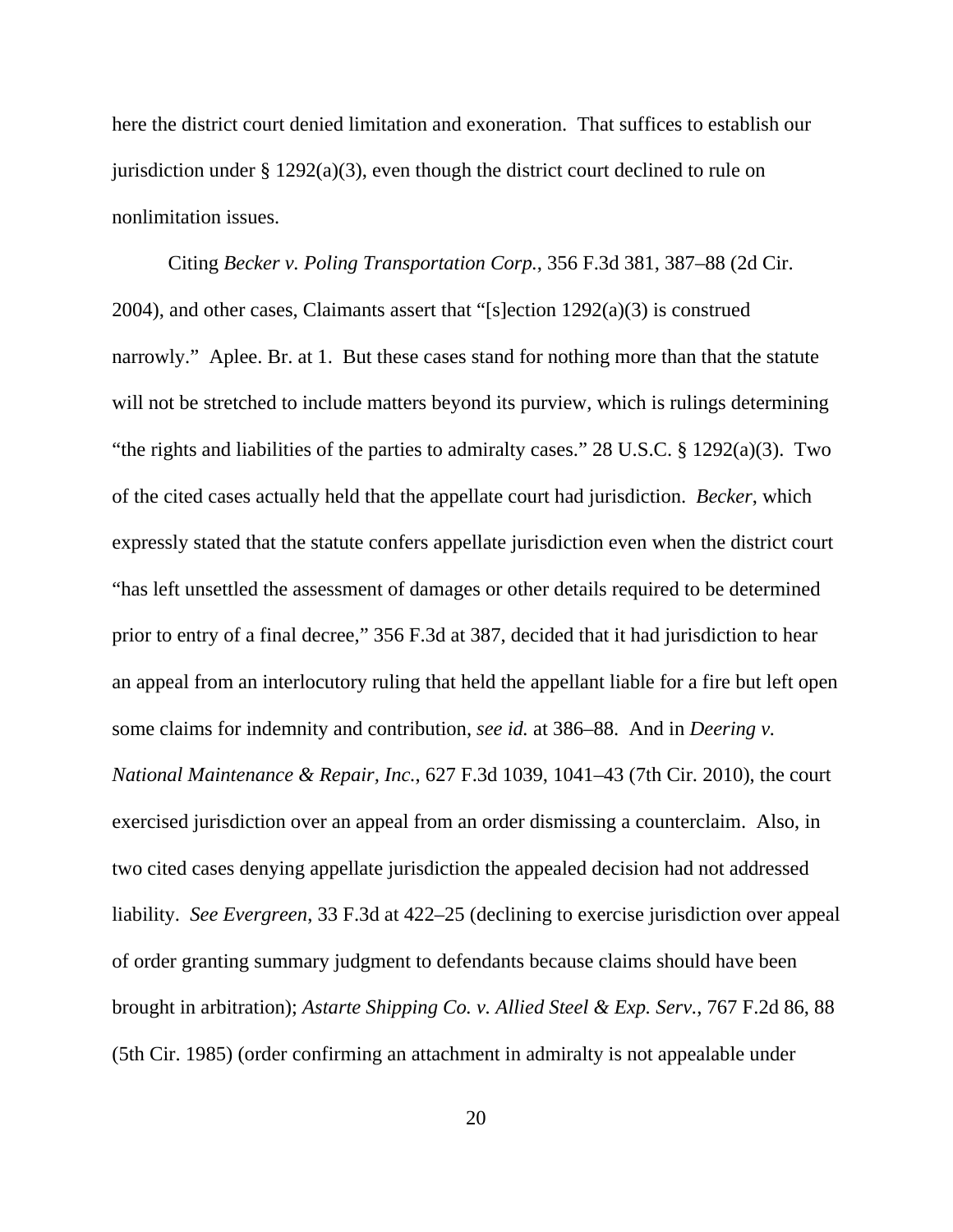§ 1292(a)(3) because it does not determine the rights and liabilities of the parties). As for the two remaining cited cases, the courts held that they lacked appellate jurisdiction to resolve an *issue* concerning liability because there remained other issues to be resolved before it could be known whether the party had any liability. In *Francis ex rel. Francis v. Forest Oil Corp.*, 798 F.2d 147, 149–50 (5th Cir. 1986) (per curiam), the Fifth Circuit ruled that it had no jurisdiction to hear an appeal of the district court's order denying a summary-judgment motion that had asserted that the wrongful-death claims had been contractually released, thereby leaving liability for trial. And in *The Lake George*, the Third Circuit ruled that it lacked jurisdiction to hear the appeal of a district-court order dismissing one of four causes of action seeking forfeiture, 224 F.2d at 118–19; because three other causes of action remained live, it said, "[t]he liability of the vessel to forfeiture has yet to be determined," *id.* at 119. We need not decide whether we agree with those two decisions because in our case the district court definitively resolved that Aramark would bear liability for the accident. In any event, whatever the precise implications of these two opinions, we can be confident that they do not cast doubt on our jurisdiction in this case. Both the Third and Fifth Circuits have held that the denial of limitation and exoneration is appealable. *See In re Bankers Trust*, 651 F.2d at 163–64 (3d Cir.); *Republic of France*, 290 F.2d at 401 (5th Cir.).

Claimants have not cited, nor are we aware of, any decision rejecting appellate jurisdiction over a denial of limitation and exoneration. We hold that we have jurisdiction over this appeal. We therefore turn to the merits.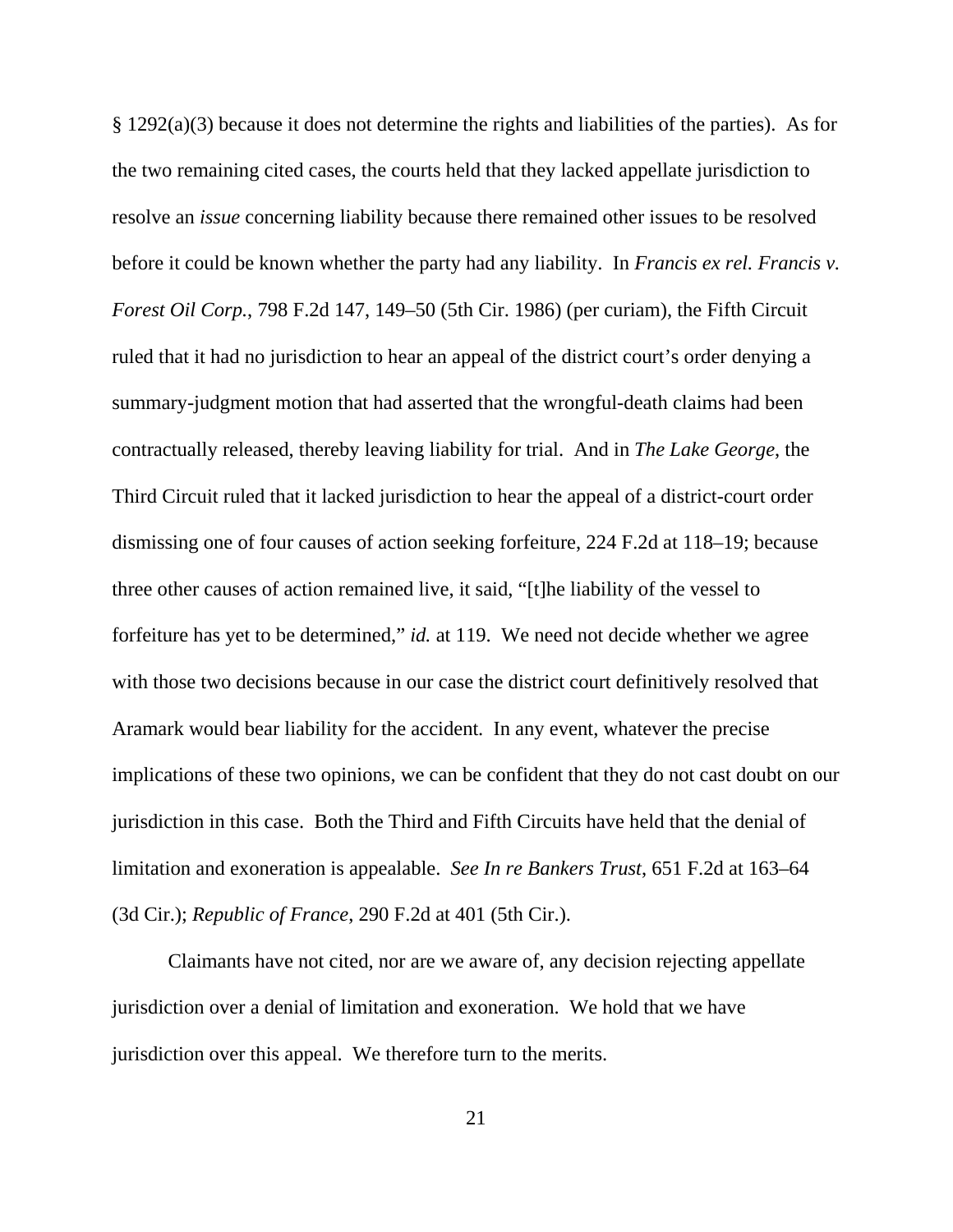### **III. EXONERATION?**

A two-step process governs whether a ship owner is entitled to limitation or exoneration. "First, the court must determine what acts of negligence or conditions of unseaworthiness caused the accident. Second, the court must determine whether the shipowner had knowledge or privity of those same acts of negligence or conditions of unseaworthiness." *Farrell Lines*, 530 F.2d at 10. Because Claimants do not assert unseaworthiness and Aramark does not claim lack of privity or knowledge, the two-step inquiry in this case boils down to whether negligence by Aramark caused the accident.

The question of negligence is governed by federal maritime law. "With admiralty jurisdiction comes the application of substantive admiralty law." *East River S.S. Corp. v. Transamerica Delaval, Inc.*, 476 U.S. 858, 864 (1986); *see* 1 Schoenbaum, *supra*, § 5-2, at 251 ("[O]nce admiralty jurisdiction is established . . . a plaintiff's case will be determined under principles of maritime negligence rather than common law negligence."). "Absent a relevant statute, the general maritime law [is] developed by the judiciary." *East River*, 476 U.S. at 864. "Drawn from state and federal sources, the general maritime law is an amalgam of traditional common-law rules, modifications of those rules, and newly created rules." *Id.* at 864–65; *see* 1 Schoenbaum, *supra*, § 4-1, at 220 ("The general maritime law is a body of concepts, principles and rules, originally customary and international in origin, that have been adopted and expounded over time by the federal courts."). In developing maritime law, "courts sitting in admiralty may draw guidance from, *inter alia,* the extensive body of state law . . . and from treatises and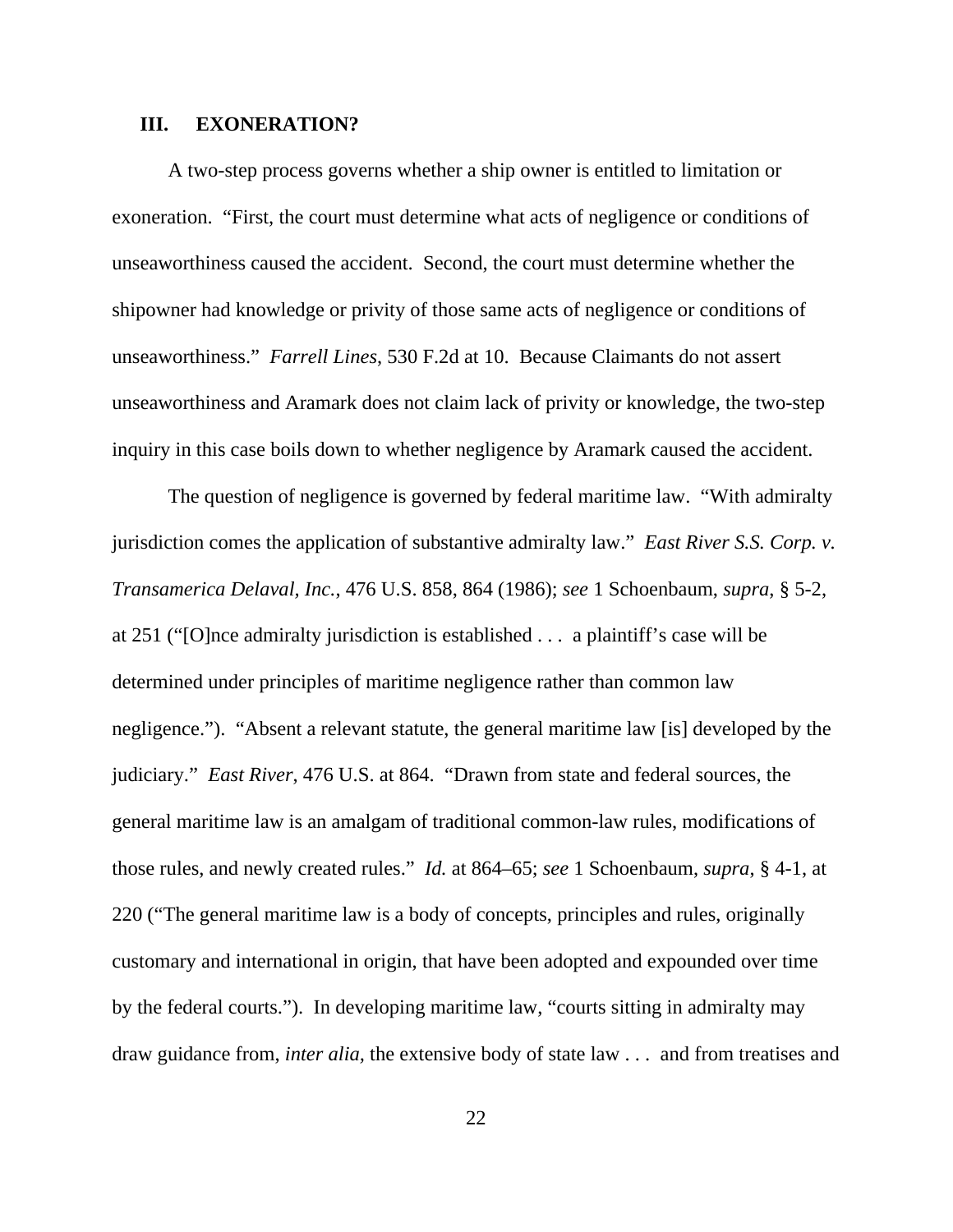other scholarly sources." *Exxon Co., U.S.A. v. Sofec, Inc.*, 517 U.S. 830, 839 (1996). In particular, maritime courts have regularly looked to the current Restatement of Torts for guidance. *See Oswalt v. Resolute Indus., Inc.*, 642 F.3d 856, 860 (9th Cir. 2011) (following Restatement (Third) of Torts: Products Liability (1998)); *St. Paul Fire & Marine Ins. Co. v. Lago Canyon, Inc.*, 561 F.3d 1181, 1190 n.18 (11th Cir. 2009) (same); *Krummel v. Bombardier Corp.*, 206 F.3d 548, 552 (5th Cir. 2000) (same); *All Alaskan Seafoods, Inc. v. Raychem Corp.*, 197 F.3d 992, 995 (9th Cir. 1999) (same); *Lobegeiger v. Celebrity Cruises, Inc.*, No. 11-21620-CIV, 2011 WL 3703329, at \*16–17 (S.D. Fla. Aug. 23, 2011) (following Restatement (Third) of Torts: Physical and Emotional Harm (2010)).

## **A. General Tort Principles**

The district court found that Aramark "had a duty to be advised of the current weather forecasts and wind advisories before allowing any party to leave" and "breached its duty of reasonable care when it allowed the Prescott Party to leave the morning of April 25, 2009." Order at 14. The court found that because the forecast called for high winds and the boat's owner's manual stated that the boat was unsafe in winds exceeding 31 miles per hour, Aramark could have foreseen that the boat would sink, leading to the injury or death of its passengers. And because the accident was foreseeable, the court reasoned, Aramark had a duty to prevent the boaters from venturing onto Lake Powell. Aramark responds that it had no duty to be advised of and warn of weather conditions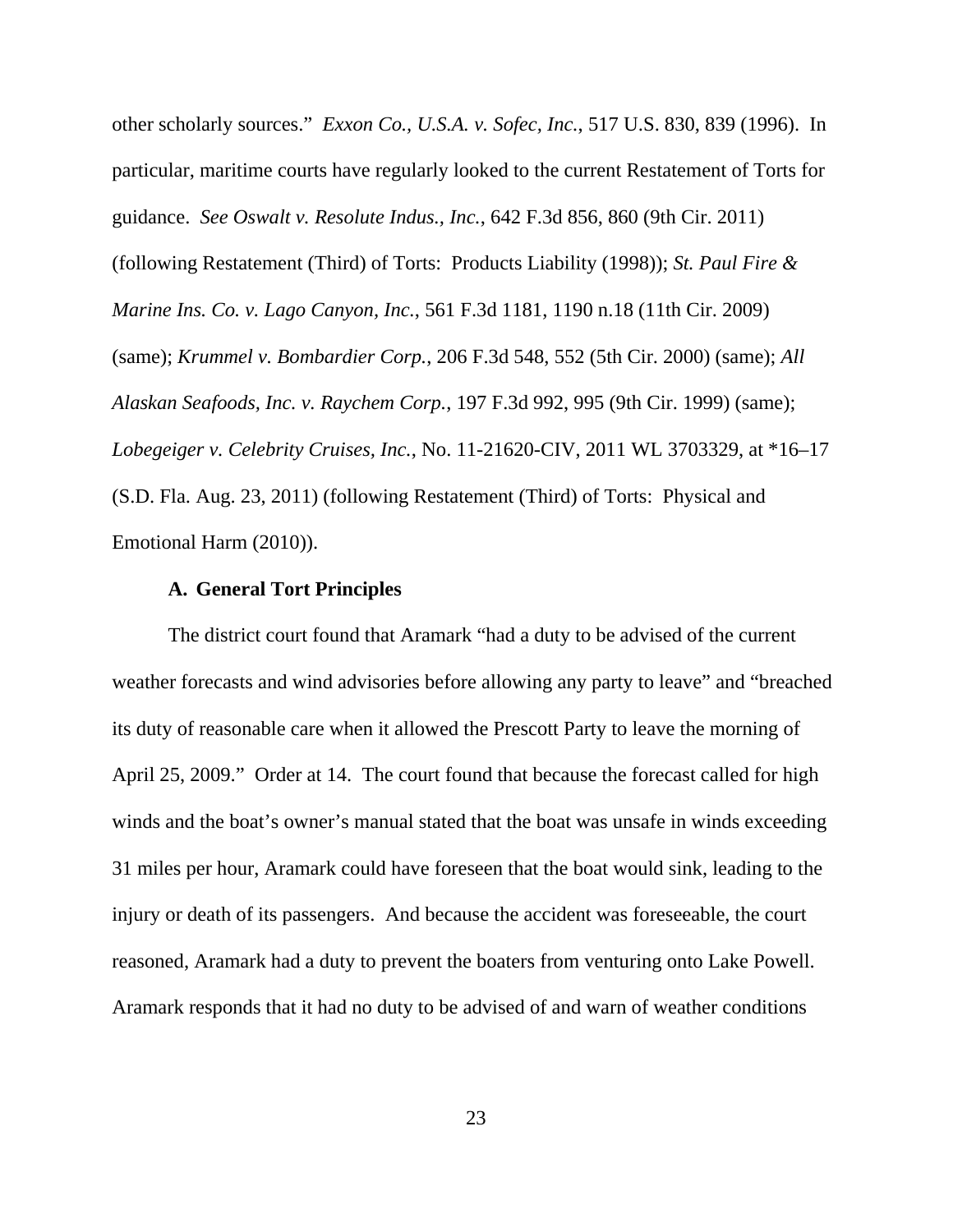and that to require concessionaires to close down whenever a danger is foreseeable would unduly impede access to national parks.

Before we determine what, if any, duty Aramark owed the boaters, we express our disagreement with the district court's methodology. Even if we accept that the accident was foreseeable, foreseeability does not equate to duty. In a maritime products-liability case, the Supreme Court expressly rejected the notion that a manufacturer's duty is coextensive with foreseeability: "In products-liability law, where there is a duty to the public generally, foreseeability is an inadequate brake. Permitting recovery for all foreseeable claims for purely economic loss could make a manufacturer liable for vast sums. . . . The law does not spread its protection so far." *East River*, 476 U.S. at 874 (citations omitted) (internal quotation marks omitted).

Instead, in a negligence case, such as the one before us, the role of foreseeability should be in assessing whether a person acted with reasonable care—that is, without negligence, *see* Restatement (Third) of Torts: Physical and Emotional Harm (Restatement (Third)) § 3, at 29 ("A person acts negligently if the person does not exercise reasonable care under all the circumstances.")—*after* the court has determined that there is a duty. In his classic formulation Judge Learned Hand wrote that whether a person is negligent "is a function of three variables: (1) The probability [of injury]; (2) the gravity of the resulting injury, if [it occurs]; (3) the burden of adequate precautions." *United States v. Carroll Towing Co.*, 159 F.2d 169, 173 (2d Cir. 1947). To exercise reasonable care one must take a precaution if the cost of doing so is less than the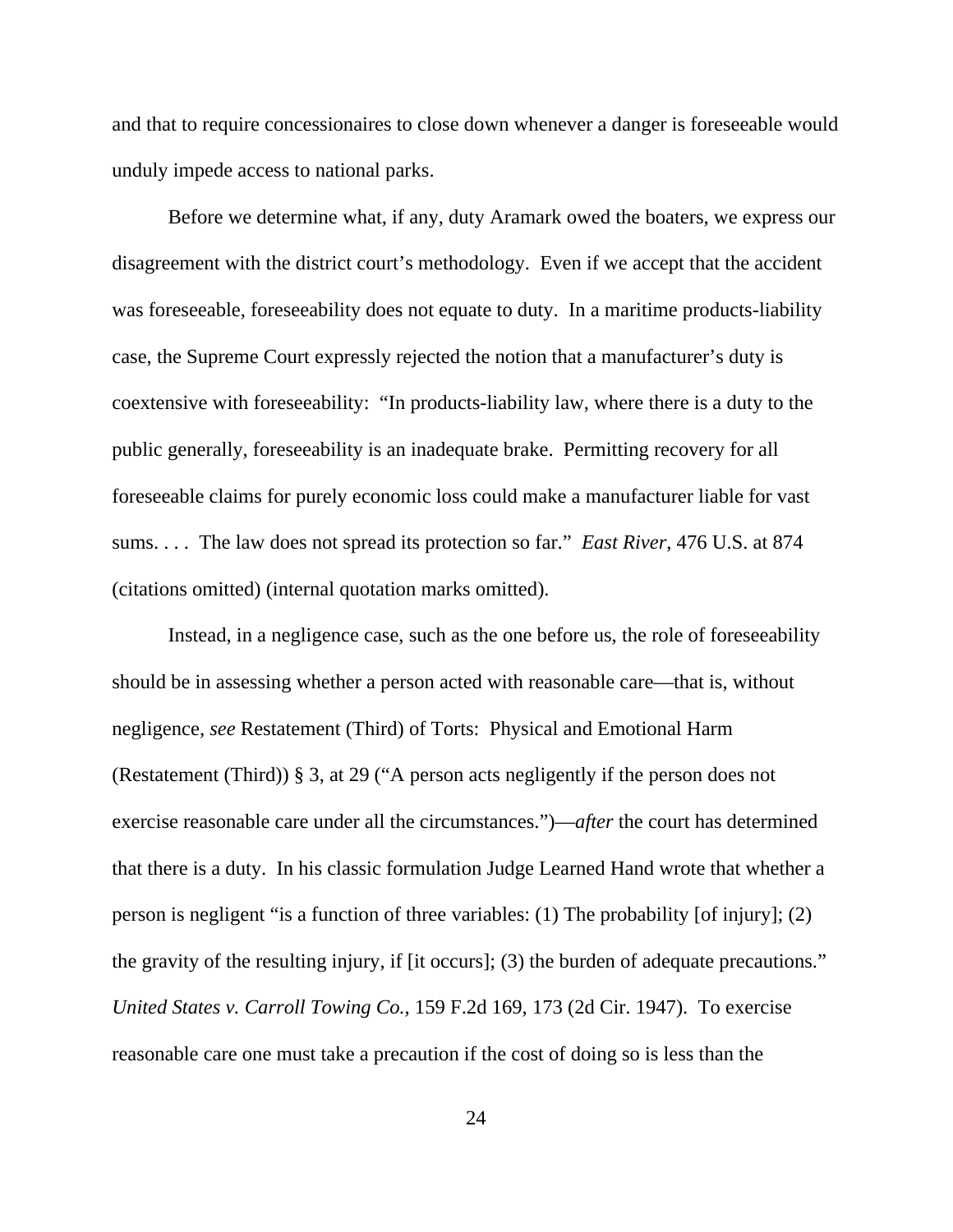probability of injury times the magnitude of the potential injury. *See id.* The Restatement (Third) has refined this formula: "To establish the actor's negligence, it is not enough that there be a likelihood of harm; the likelihood must be *foreseeable* to the actor at the time of conduct." Restatement (Third) § 3 cmt. g, at 33 (emphasis added). Thus, the Restatement states: "Primary factors to consider in ascertaining whether the person's conduct lacks reasonable care are the *foreseeable* likelihood that the person's conduct will result in harm, the *foreseeable* severity of any harm that may ensue, and the burden of precautions to eliminate or reduce the risk of harm." *Id.* § 3, at 29 (emphasis added). Under the Restatement, lack of foreseeability can still be a basis for judgment in favor of the defendant. But it "is not a no-duty determination. Rather, it is a determination that no reasonable person could find that the defendant has breached the duty of reasonable care." *Id.* § 7 cmt. j, at 83.

Of course, it makes no practical difference whether we say that a defense judgment based on nonforeseeability is a no-duty determination or a no-breach determination. But when the potential for injury *is* foreseeable, it can make a decisive difference whether or not the court equates duty and foreseeability. The district court, not without some support in caselaw, ruled that Aramark had a duty simply because the danger was foreseeable. We think the better view, however, is that the determination of duty is a policy matter, not based on the foreseeability of danger in the particular case. The Restatement (Third) reflects this approach in the black letter of  $\S 7$ :

> (a) An actor ordinarily has a duty to exercise reasonable care when the actor's conduct creates a risk of physical harm.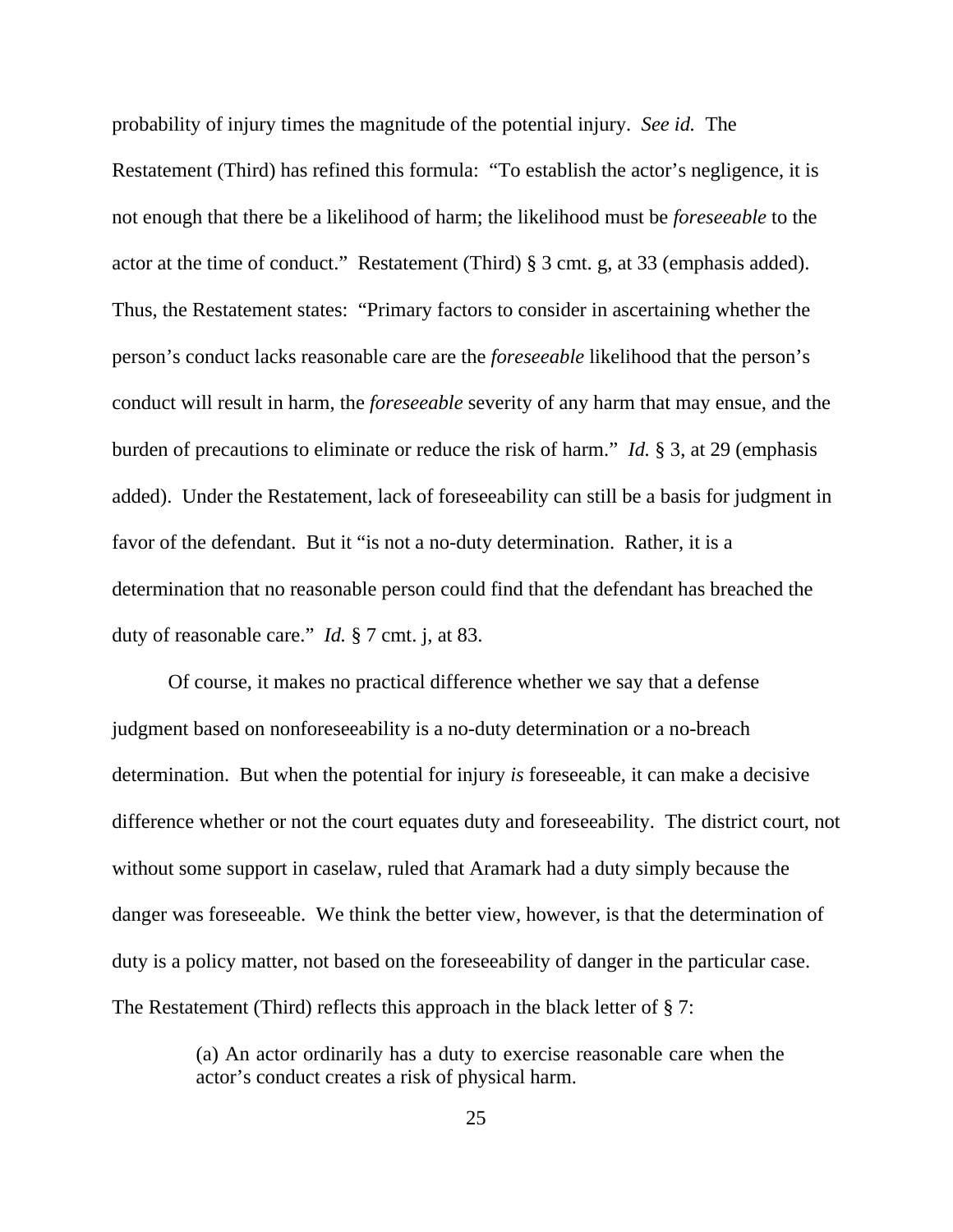(b) In exceptional cases, when an articulated countervailing principle or policy warrants denying or limiting liability in a particular class of cases, a court may decide that the defendant has no duty or that the ordinary duty of reasonable care requires modification.

*Id.* at 77. That is, "in some categories of cases, reasons of principle or policy dictate that liability should not be imposed. In these cases, courts use the rubric of duty to apply general categorical rules withholding liability." *Id.* cmt. a, at 77.

Such limitations on duty are widely accepted for a variety of reasons. One reason

is "general social norms of responsibility." *Id.* cmt. c, at 79. As an example, the

Restatement notes:

[M]any courts have held that commercial establishments that serve alcoholic beverages have a duty to use reasonable care to avoid injury to others who might be injured by an intoxicated customer, but that social hosts do not have a similar duty to those who might be injured by their guests. Courts often justify this distinction by referring to commonly held social norms about responsibility.

*Id.* Similarly, the joy and benefits of sports, and respect for individual autonomy, have caused courts to limit liability for injuries in athletic competition. *See id.* at 78. Sometimes factors that go beyond the specific case may cause courts to adopt a no-duty rule even when "reasonable minds could differ about the application of the negligence standard to a particular category of recurring facts." *Id.* cmt. i, at 81. "In conducting its analysis, the court may take into account factors that might escape the jury's attention in a particular case, such as the overall social impact of imposing a significant precautionary obligation on a class of actors. These cases are properly decided as duty or no-duty cases." *Id.* For example, courts have held that because treating physicians are in the best position to inform patients of the risks and benefits of prescription drugs, drug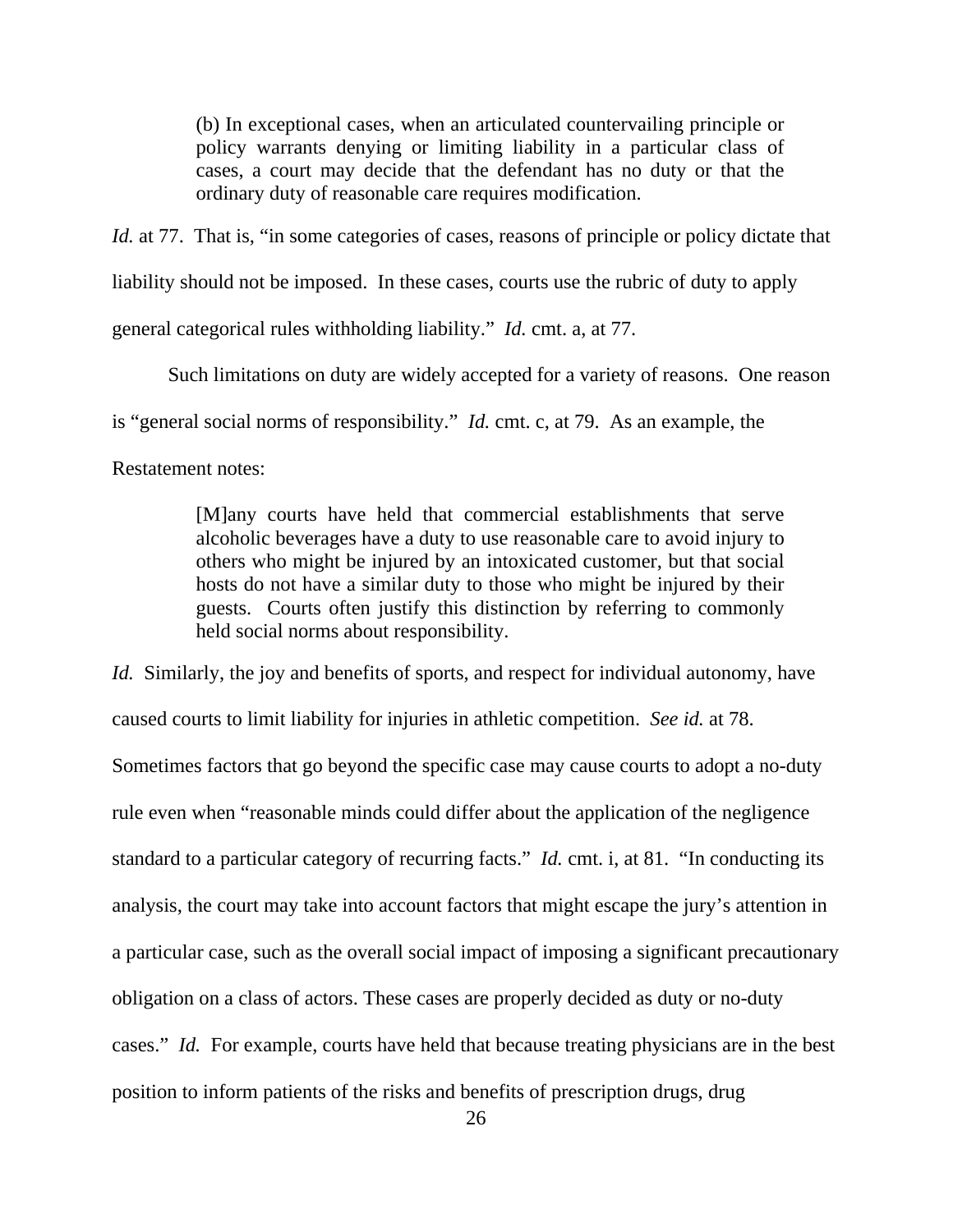manufacturers must provide warnings to physicians but ordinarily have no duty to warn individual patients. *See id.* cmt. i, at 82. In sum:

> A no-duty ruling represents a determination, a purely legal question, that no liability should be imposed on actors in a category of cases. Such a ruling should be explained and justified based on articulated policies or principles that justify exempting these actors from liability or modifying the ordinary duty of reasonable care. These reasons of policy and principle do not depend on the foreseeability of harm based on the specific facts of a case. They should be articulated directly without obscuring references to foreseeability.

#### *Id.* cmt. j, at 82.

For the sake of completeness, we note that two additional conditions must be met to establish liability even if it has been determined that the defendant had a duty and breached the standard of care. First, the defendant's action must have factually caused the harm, meaning "the harm would not have occurred absent the conduct." *Id.* § 26, at 346. Second, the injury must have "result[ed] from the risks that made the actor's conduct tortious." *Id.* § 29, at 493. The confusing term *proximate cause* is sometimes used to describe this second condition, *see id.* cmt. b, at 494, but the better term is *scope of liability*. The central idea is that "an actor should be held liable only for harm that was among the potential harms—the risks—that made the actor's conduct tortious." *Id.* cmt. d, at 495–96. For example, a man who hands a loaded gun to a child negligently creates the risk that the child will shoot someone; if the child drops the gun on her toe, breaking it, the man is not liable because dropping the gun onto the foot is not within the scope of risks that rendered the man's action negligent. *See id.* illus. 3, at 496–97.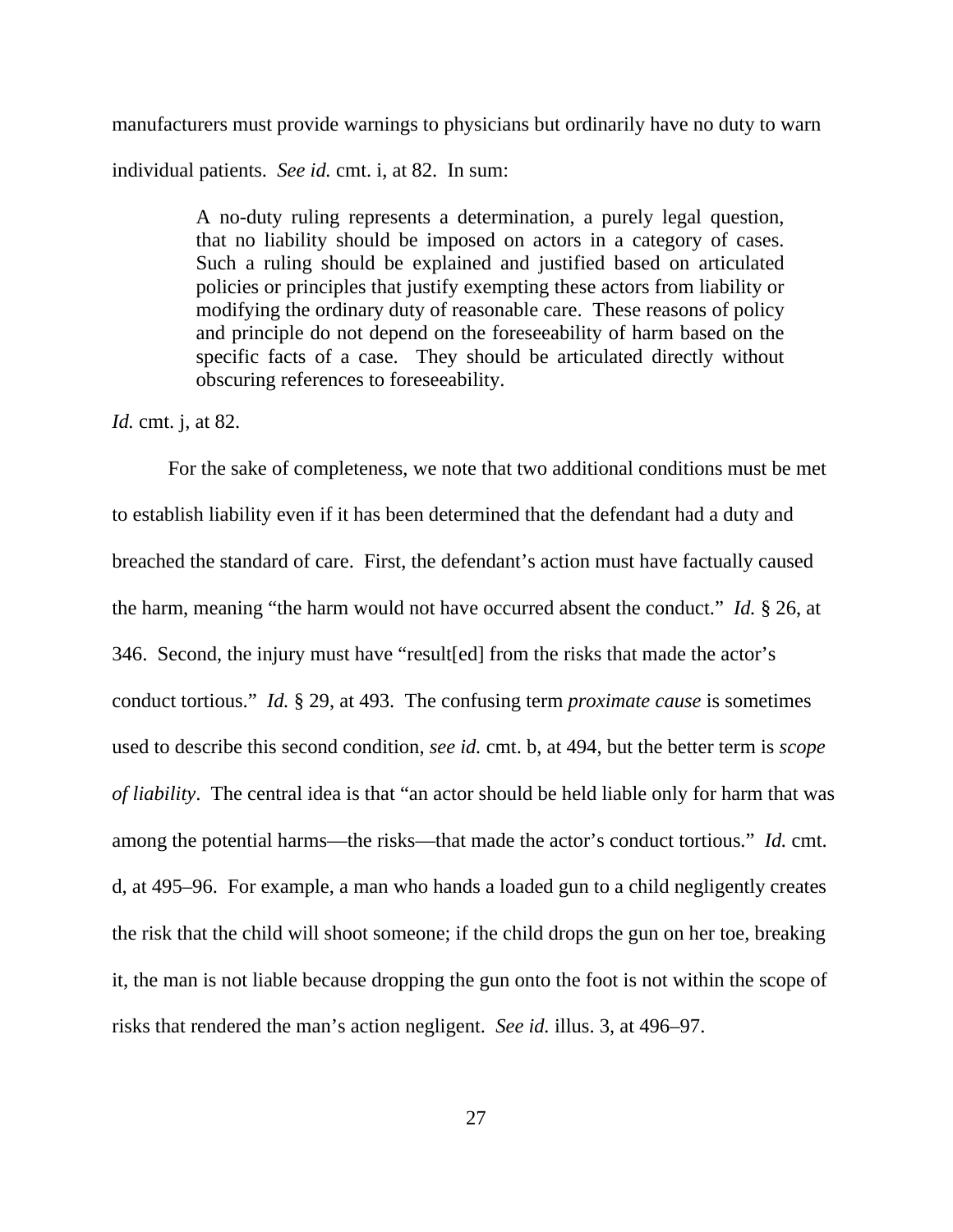#### **B. Aramark's Duty**

We now turn to Aramark's duty in this case. As we understand Claimants' argument, Aramark had a duty not to rent the boat because of the dangers apparent from the weather forecast and the limited capacity of the boat to withstand high winds. Implicit in this argument is the argument that Aramark had a duty to warn the boaters about the weather forecast and the boat's limited capacity. It is useful to discuss separately the alleged duties to warn of the weather and to warn of the boat's capacity because different considerations apply to each. We first address whether Aramark had a duty to warn of the weather; then whether Aramark had a duty not to rent the boat because of the weather; and then whether Aramark had a duty to warn of the boat's limited capacity.

In our view, Aramark had no duty to obtain a weather forecast and provide it to the boaters. As we noted above in the general discussion of duty, notions of personal responsibility regularly underlie no-duty determinations. The question here is whether the defendant must protect the plaintiff against a danger not created by the defendant when the plaintiff could take the same protective steps at least equally easily and well. The rented boat was equipped with a radio for obtaining weather reports. The boaters could obtain the forecast with the same minimal effort that the Aramark representative at the marina could. Also, forecasts are notoriously iffy. The forecasts available on the boat radio during the trip would be more timely than the forecast that could be provided by the representative before the trip began. With all this in mind, it is unsurprising that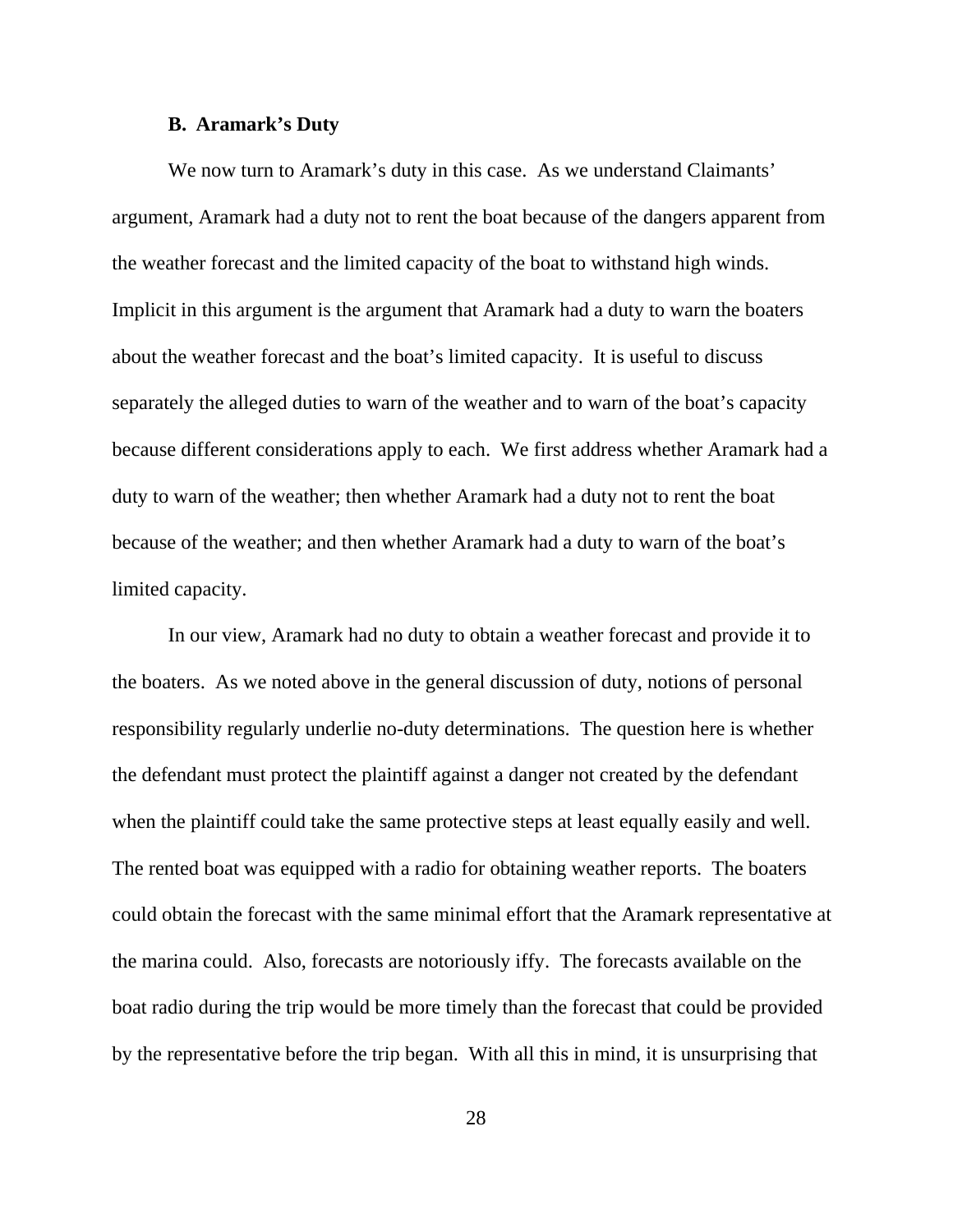every reported decision (cited to or found by us) to consider the point has held that there is no duty to acquire a weather forecast and provide it to customers.

Of particular note is *Leach v. Mountain Lake*, 120 F.3d 871, 872–73 (8th Cir. 1997), also involving a fatal boating accident after the renting marina neither obtained weather information nor passed it on to its customers. *See id.* at 872. As here, the weather was calm when the boat was rented, but the NWS had issued an advisory warning of strong afternoon gusts. The Eighth Circuit held that as a matter of law "the marina had no . . . duty to acquire and pass on weather information," affirming the district court's reasoning "that weather information is readily available to those who rent boats (should they choose to seek it), that boaters can themselves observe weather and sea changes and ascertain water temperature, and that the ability of boaters to do this is not in any way dependent upon what marinas do or do not tell them." *Id.* at 873; *see also, e.g.*, *Grant v. Wakeda Campground, LLC*, 631 F. Supp. 2d 120, 128 (D.N.H. 2009) ("Both the inherent unreliability of weather forecasts and the fact that weather changes constantly justify not imposing on defendant a greater duty to monitor the weather than can be expected of plaintiffs. . . . [T]here is no basis to impose a duty to monitor the weather as part of the duty to keep the [campground] safe."); *Petition of Binstock*, 213 F. Supp. 909, 915 (S.D.N.Y. 1963) (prospective boat purchaser died in a storm while testing the boat; the court ruled that the seller had no duty to warn of weather conditions when "such perils as may have existed were equally apparent to and cognizable by [purchaser and seller]"); *West v. City of St. Paul*, 936 P.2d 136, 139 (Alaska 1997) ("Because most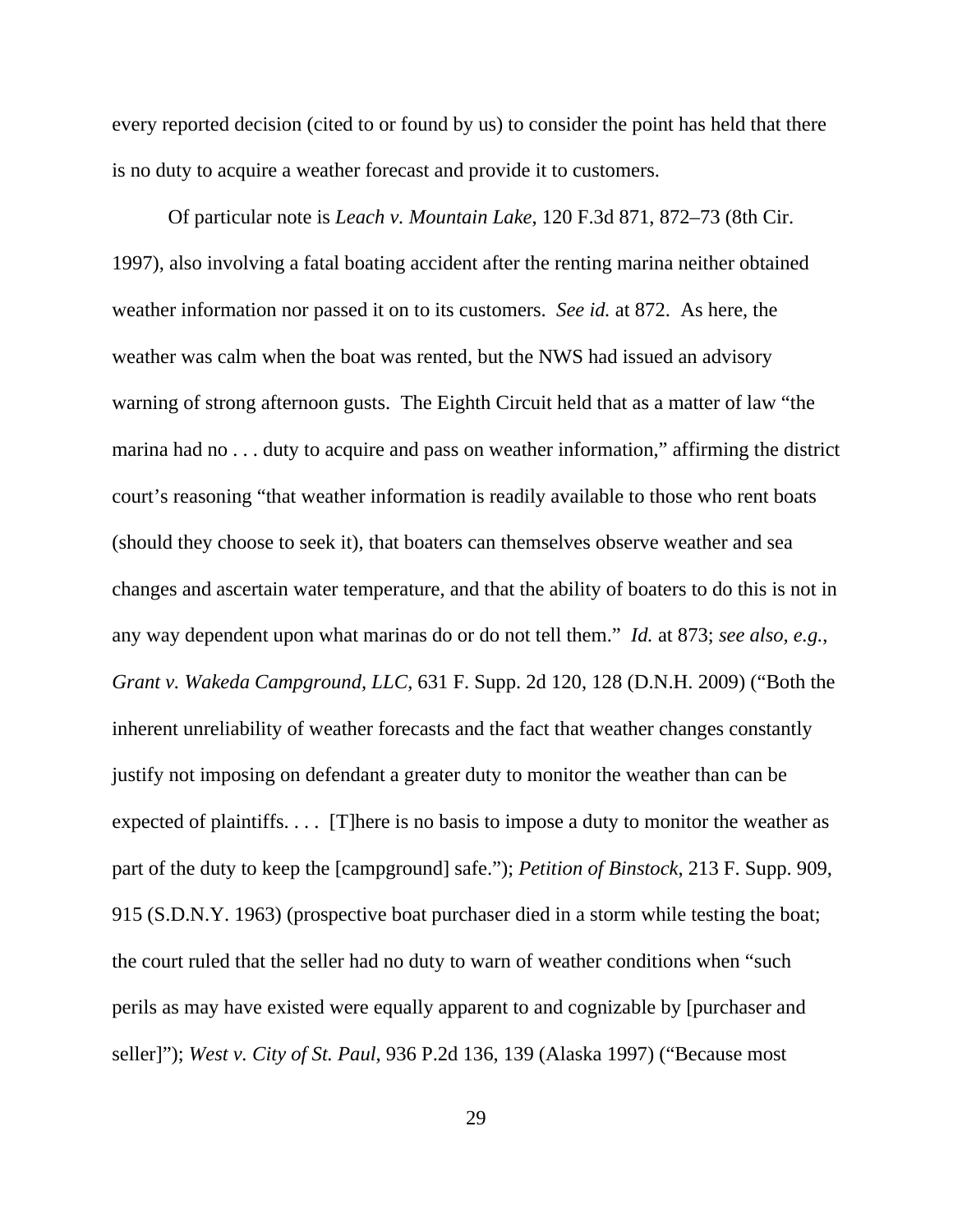weather conditions are open and obvious, and can be discovered with reasonable diligence, a wharfinger does not have a duty to warn of such dangers."); *cf. Black v. United States*, 441 F.2d 741, 744 (5th Cir. 1971) (ruling in a plane-crash case that any negligence of flight controller was superseded by pilot's negligence because "[i]t was the pilot's responsibility to obtain a weather briefing" and the pilot could have obtained weather updates "merely by monitoring the stations along his route"); *Croce v. Hall*, 657 A.2d 307, 312 (D.C. 1995) (landlord had no duty to monitor weather reports so that he could be prepared to immediately clear sidewalk of snow; "weather predictions are often wrong").

Similar considerations undoubtedly underlie, at least in part, limitations on liability for negligent failure to warn set forth in § 18 of the Restatement (Third). The black letter states:

> (a) A defendant whose conduct creates a risk of physical or emotional harm can fail to exercise reasonable care by failing to warn of the danger if:

(1) the defendant knows or has reason to know: (a) of that risk; and *(b) that those encountering the risk will be unaware of it; and (2) a warning might be effective in reducing the risk of harm.* 

Restatement (Third) § 18 (emphasis added); *see* Scope Note to §§ 17–19 at 183 ("To some extent these rules . . . involve matters with public-policy significance that courts have deemed to be duty issues under § 7, to be decided by courts rather than by juries."). Thus, under § 18 a defendant is not liable for failing to warn of a danger to another person when the defendant would expect the other person to be aware of the danger or if the warning would not be effective in reducing the risk, even if the defendant created the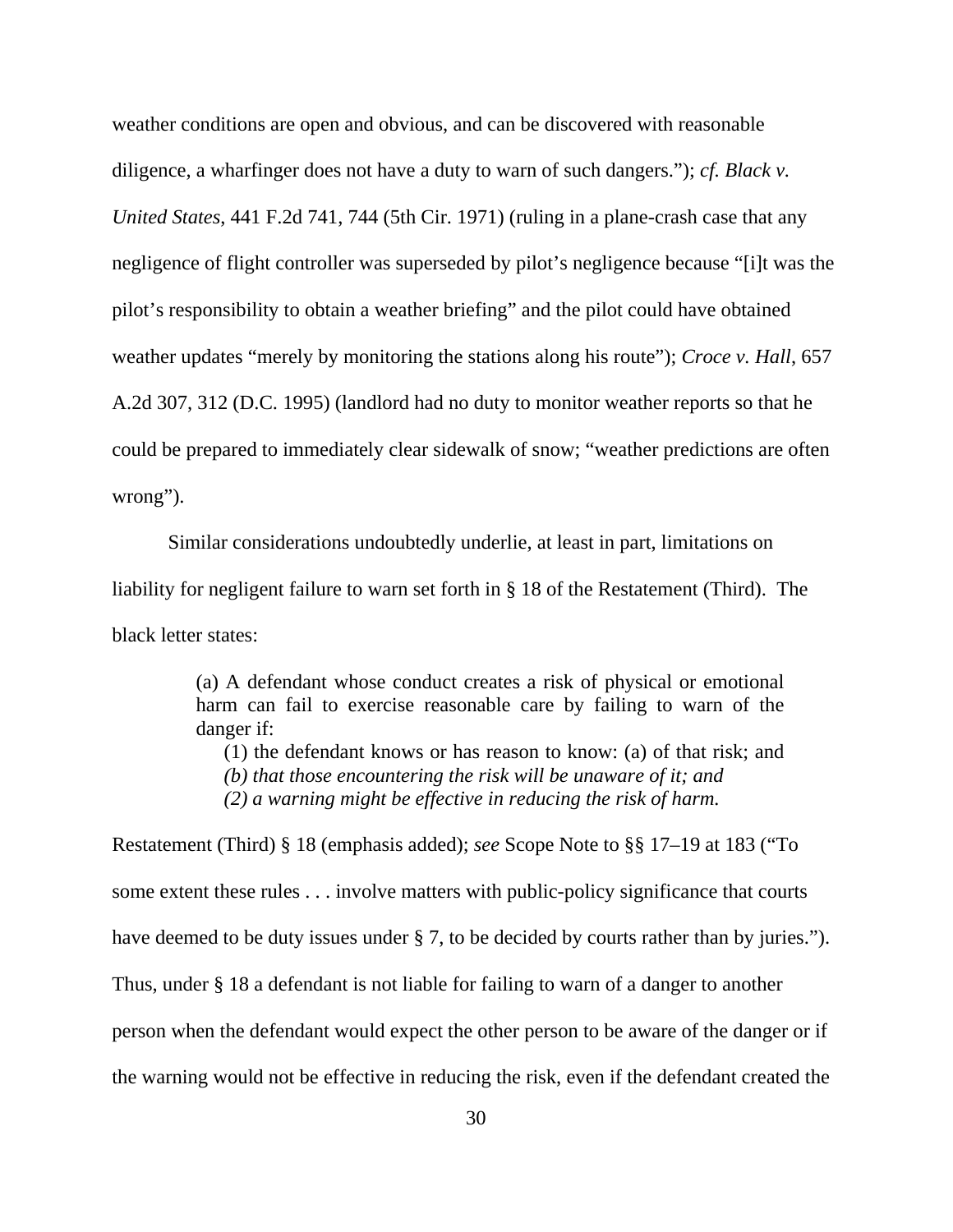risk. Here, the defendant did not create the danger and had no greater capacity to learn of the danger than the injured persons did, particularly when one considers the advisability of getting periodic updates of the forecast. We conclude that Aramark had no duty to monitor the weather and provide a forecast to the boaters.<sup>4</sup>

It would be even more problematic to impose upon Aramark a duty to shut down boat rentals based on the forecasts it receives. If Aramark has no duty to customers to monitor and report the weather forecast, we see no basis for requiring it to monitor the weather and then make the decision for customers about whether it is advisable to venture onto the lake. *See Grant*, 631 F. Supp. 2d at 129 (no duty to close campground). Such decisions are sometimes made by governmental authorities (for example, the NPS could close Lake Powell to boating, although it did not restrict access on the day of the accident). *But see Johnson v. U.S., Dep't of Interior*, 949 F.2d 332, 337 (10th Cir. 1991)

 $\overline{a}$ 

<sup>&</sup>lt;sup>4</sup> Claimants suggest that Aramark "assumed the responsibility of providing weather information to [the boaters] yet failed to provide accurate and up-to-date such information." Aplee. Br. at 43; *see id.* at 37 ("Aramark exacerbated the situation by telling [the boaters] that they would receive an updated forecast and the rental prospects would be reevaluated the following morning, but then failed to do so."); *id.* at 35 ("Aramark . . . undertook the responsibility of providing weather forecast information to [the boaters]."). A duty may arise where a party voluntarily undertakes to warn others of weather conditions, and those others rely on that party for those warnings. *See*  Restatement (Second) of Torts § 323 (1965); *Sall v. T's, Inc.*, 136 P.3d 471, 473–74, 484 (Kan. 2006) (golf course assumed the duty to use a horn to warn its patrons of dangerous thunderstorms, which lightning-strike victim relied on to his detriment). We question whether Claimants adequately raised on appeal an assumed-undertaking theory of duty. But in any event they failed to raise an assumed-duty theory below, as illustrated by the district court's discussion of duty, which contains no reference to an assumed undertaking. (That was a reasonable course for Claimants because it would be hard for them to prove reliance when the boaters never requested the weather information on the day they took the boat.) The issue was therefore forfeited. *See Tele-Communications, Inc. v. C.I.R.*, 104 F.3d 1229, 1232 (10th Cir. 1997).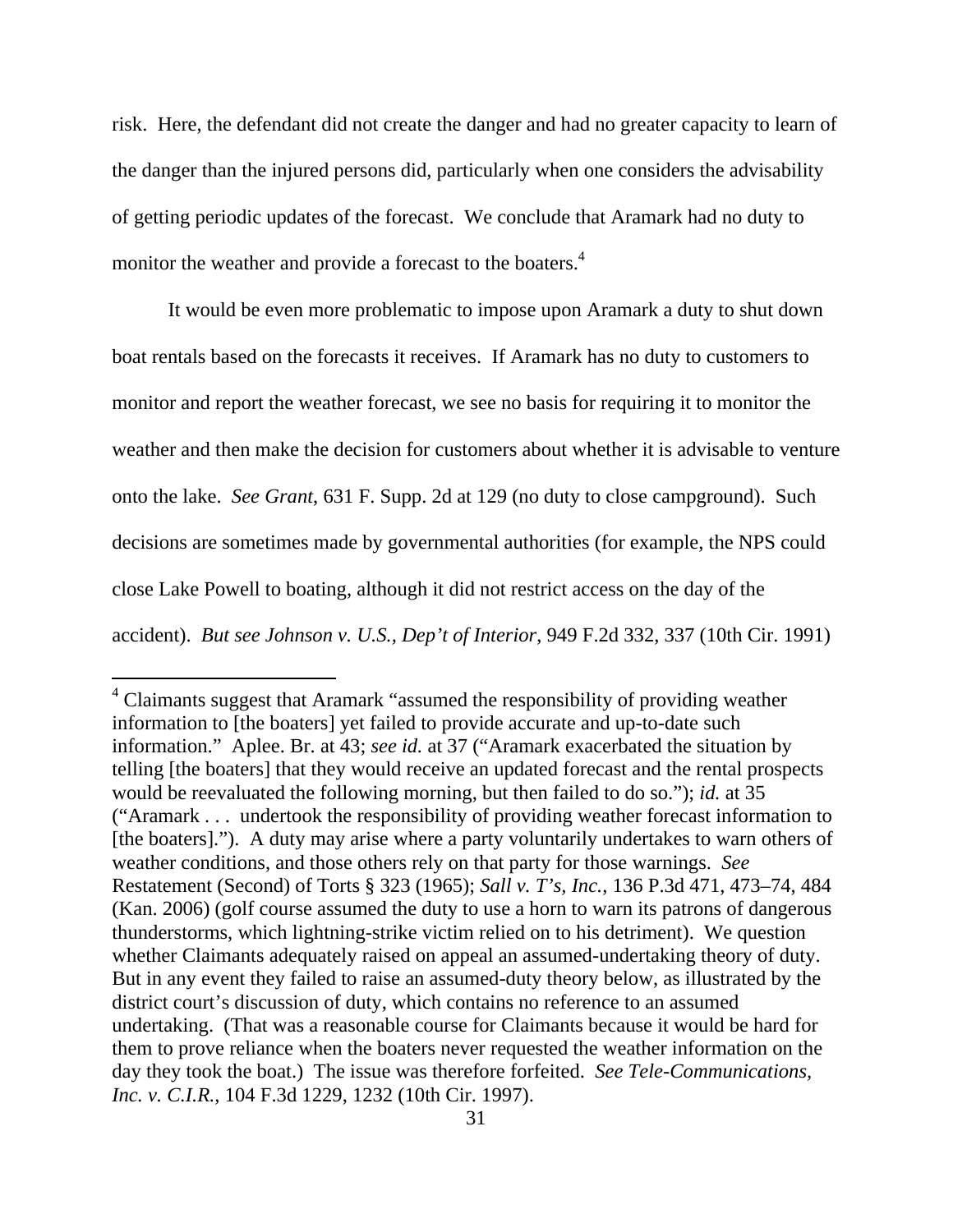(although rock climbers in Grand Teton National Park are required to obtain a permit, park rangers have no authority to stop them from attempting dangerous climbs). Claimants, however, have pointed us to no comparable duties under tort law. Imposing a duty that so limits personal choice in the context of recreation would be particularly inappropriate. We have already noted that the duty of ordinary care—imposed on those who created the danger—has generally been relaxed in the context of athletic competition. Similarly, nearly every state has encouraged landowners to freely open their property for outdoor recreation by relaxing the traditional standard of care for landowners to keep their property safe. *See Klepper v. City of Milford, Kansas*, 825 F.2d 1440, 1444 (10th Cir. 1987). "[T]hese statutes promote casual recreational use of open space by relieving landowners of the concern that they will be sued for injuries to strangers who hunt, trek, fish, and otherwise recreate on their land or water free of charge." *Id*. Absent such statutes, landowners would "simply close their lands to public use and many recreational opportunities thereby would be lost to the public." *Id.* Requiring marinas to stop renting boats because of forecasted bad weather would without doubt unnecessarily limit opportunities for adventure that many seek. *See* Aplt. App. at 99–100 (Trial Tr.) (according to Aramark's agent, although she suggested to the rental party that rather than renting their own boat they book passage on a "warm" and "comfortable" tour boat piloted by Aramark, they declined because "they wanted the adventure. They wanted to go by themselves rather than a tour boat group of people." *Id.*). The weather may turn out to be calm, or the boaters may take precautions that minimize risk. We therefore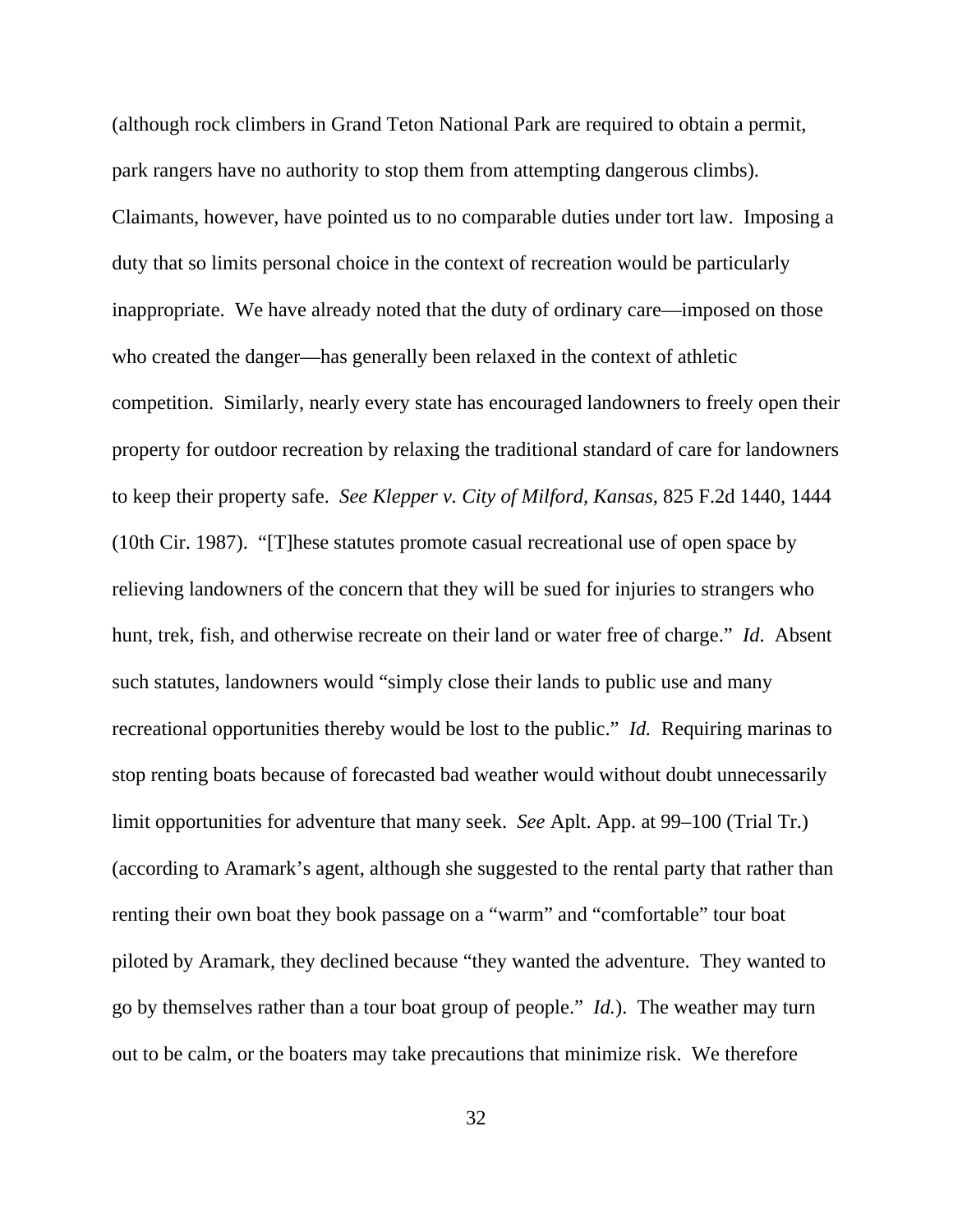reject Claimants' contention that Aramark could be liable for negligence in allowing the boaters to rent the boat.

We need not decide whether a marina could be liable for gross negligence or recklessness in renting a boat during inclement weather. The evidence of record here, particularly the fact that the forecasted bad weather was not supposed to arrive for several hours, would not support such a claim.

Our discussion thus far has addressed only the claims of duty that depend on information regarding the weather. We have assumed that the boating party was fully informed in all other respects. But Claimants have not contended that the weather in itself was the sole source of risk when the boat was rented. They claim that what made the forecasted weather particularly dangerous was that the boat was not designed for such weather conditions. As we stated above, we think that implicit in their claim is the contention that Aramark had a duty to warn the boaters of this design limitation. Such a duty to warn is quite different from a duty to warn about the weather when the boaters had at least as good access to information as Aramark. We can think of no reason of policy or principle to excuse Aramark from negligence for failure to warn a renter of a boat's limitations. Therefore, Restatement (Third) § 7(a) applies and Aramark had a duty to exercise reasonable care. But we express no view on whether Aramark failed to exercise such care. Because the relevant facts have not been resolved by the district court, we must remand for further proceedings on the issue.

33